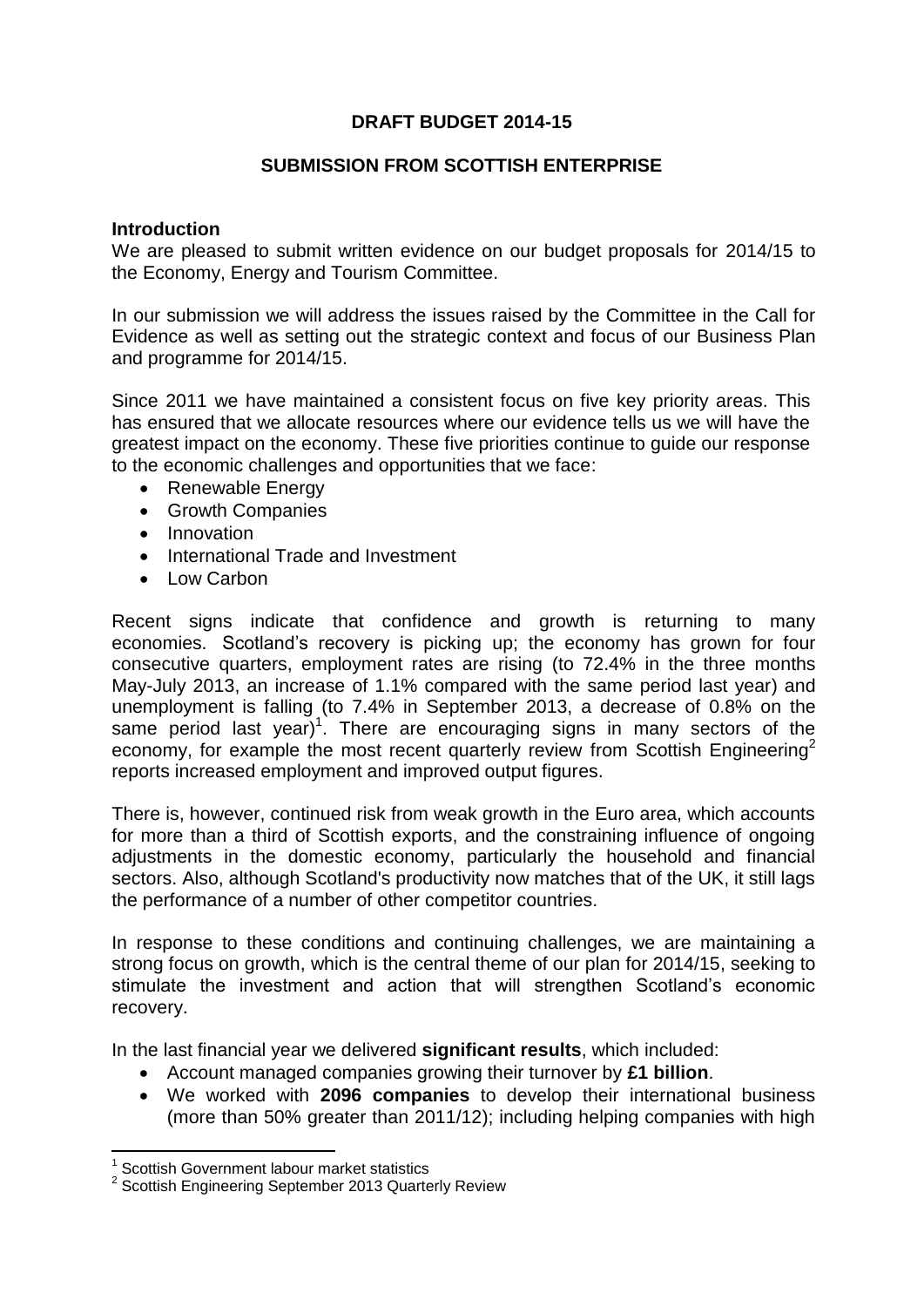value projects expected to generate additional export sales of **£818 million** over the next three years.

 Delivery of **£43.3 million** in Regional Selective Assistance (RSA) grants, half of which was awarded to SMEs, creating or safeguarding **4766 jobs**.

In all we do, we seek, in collaboration with our partners, to deliver economic impact and build a supportive business environment. This will contribute to the delivery of the Scottish Government's Economic Strategy (GES) vision of a Scotland that has a strong, internationally competitive, business base with a positive attitude towards investment for growth and an outlook that is both innovative and entrepreneurial.

#### **Supporting companies to grow and create employment**

The employment market is improving but remains below pre-recession levels. Evidence accumulated over the last few years has demonstrated that the majority of new jobs are created by a relatively small number of high growth companies. Cumulative research shows that companies are more likely to be growing if they are globally oriented, innovative, customer focused, and have a strong, effective management team.

Our work with ambitious companies with growth potential is at the heart of what we do and we provide support to over 10,000 companies each year to help them meet their growth ambitions. We do this in a variety of ways, including, for example, support to help them **boost productivity**, **access finance**, **improve leadership skills**, **invest in innovation**, **diversify and increase exports.** 

To ensure that companies can access the right support from the right provider at the right time, we work in close collaboration with **Business Gateway**, led by our Local Authority partners, to provide an integrated service. We operate a shared customer contact service, through the Business Portal for Scotland website and a contact centre.

For those companies with the greatest growth potential, we provide an intensive support service through account management. We aim to increase the number of companies we support in this way by up to 20% over the 2012-15 period, and saw an increase in 2012/13 from 2035 to 2115.

In supporting account managed companies, we have a direct opportunity to encourage companies to consider recruitment and employment as part of their growth plans. From the evaluation of account management<sup>3</sup> we know that our support for these companies is making a strong contribution to job creation with over 15,000 jobs created or safeguarded over the period from 2008/9 to 2011/12.

The same evaluation concludes that the service is both appreciated by the companies involved and beneficial to the economy, generating £5.30 of GVA for every £1 spent on account management support. This was a significant improvement on the last evaluation (2009), which surveyed companies operating in economic conditions far more conducive to growth, demonstrating that our robust evidence based approach to improving our services has been successful.

\_\_\_\_\_\_\_\_\_\_\_\_\_\_\_\_\_\_\_\_\_\_\_\_\_\_\_\_\_\_\_\_\_\_<br><sup>3</sup> Evaluation of SE Engagement with Account Management companies (2013)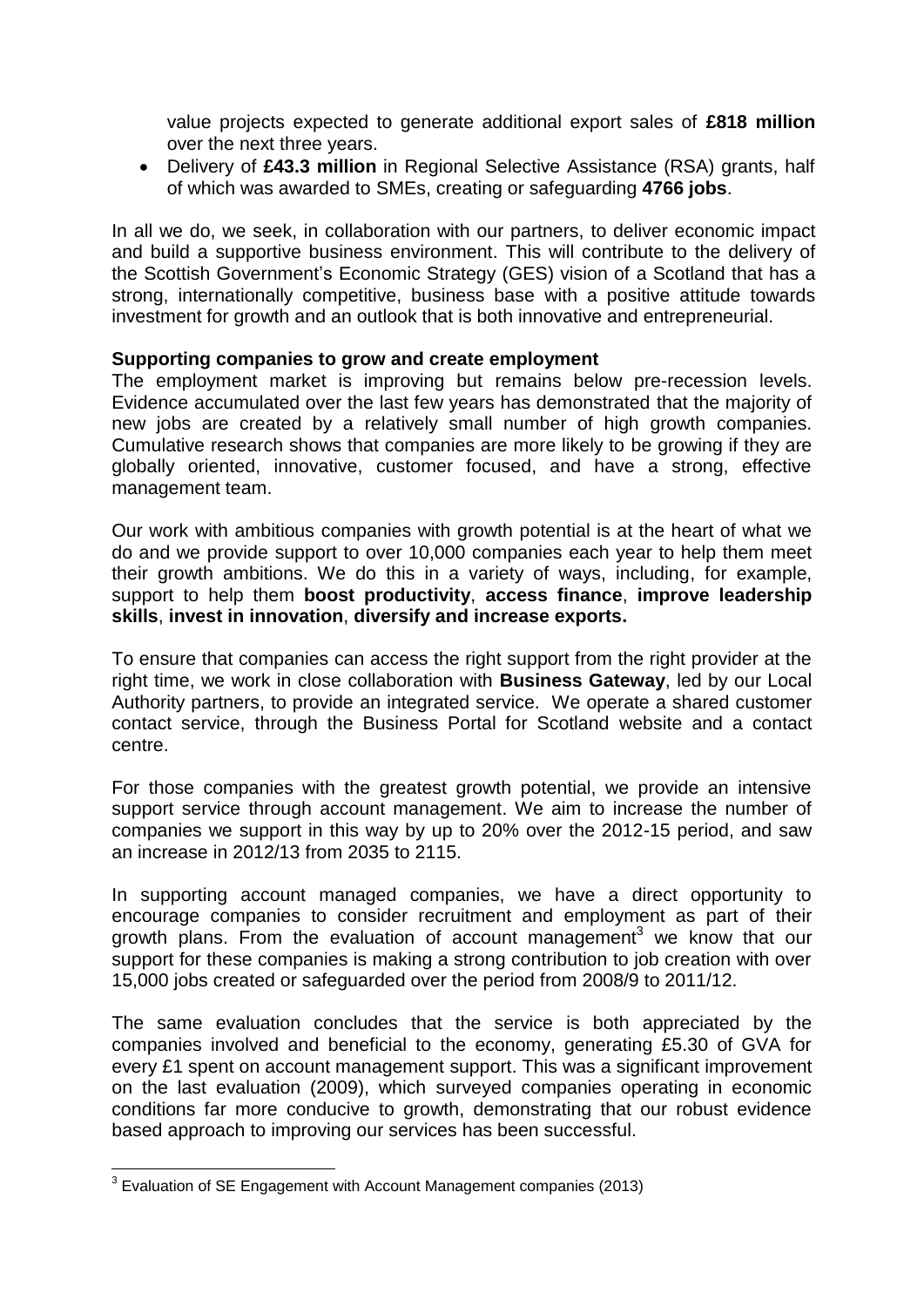As with the previous evaluation, we will take the lessons from this study and use them to strengthen and improve our services to business.

Youth employment has been particularly affected by the current economic conditions. Although it has improved recently, the Scottish youth employment rate currently (May-July 2013) stands at 21.6% $4$ , it is still above its pre-recession level. As noted above, it is growing companies that generate the majority of new jobs and it is encouraging that in a survey of account managed companies conducted in the first quarter of this year 56% had recruited someone under 25 in the last 6 months, 27% had recruited a recent graduate, and 19% had participated in an apprenticeship scheme<sup>5</sup>.

Account managed companies feature strongly in the employment of apprentices. Account managed companies account for just under half of the top 50 Modern Apprenticeship employers, employing a total of 1899 apprentices.

ScotGrad, the recently re-launched graduate placement programme, helps companies to access skilled graduates to deliver specific projects lasting up to a year. From inception in October 2010 to June 2013, it delivered 551 graduate placements, of which 86% have successfully gone into graduate level jobs after the end of their placement. ScotGrad, delivered by SE and HIE in conjunction with other partners, is expected to deliver between 630 and 720 placements over 3 years.

Through our own recruitment, we currently have 19 apprentices and 10 graduate trainees.

#### **Supporting access to finance**

Access to finance remains a pressing concern for economic growth. The future availability of credit is crucial to allow Scottish companies to take advantage of emerging opportunities as the economy recovers.

Difficulties in accessing credit is particularly felt by SMEs with growth and export potential, and recent evidence from a survey of our account managed companies suggest that challenges remain. Of those companies who had sought finance earlier this year, 63% obtained all the funding they required and 13% received no funding at all. The reasons for those not obtaining finance include a need for better quality propositions.

In response to this challenge we have put in place a range of initiatives across a number of fronts to help businesses including:

 A focus on "financial readiness", helping firms to build stronger propositions and maximise their chance of obtaining funding. In 2012/13 we provided this kind of support to 460 Scottish companies. These companies have, to date, raised c.£53 million to finance their growth ambitions;

<sup>&</sup>lt;u>.</u> <sup>4</sup> ONS labour market statistics

<sup>&</sup>lt;sup>5</sup> Scottish Enterprise Quarterly Account Management survey, April to June 2013, survey sample of 206 companies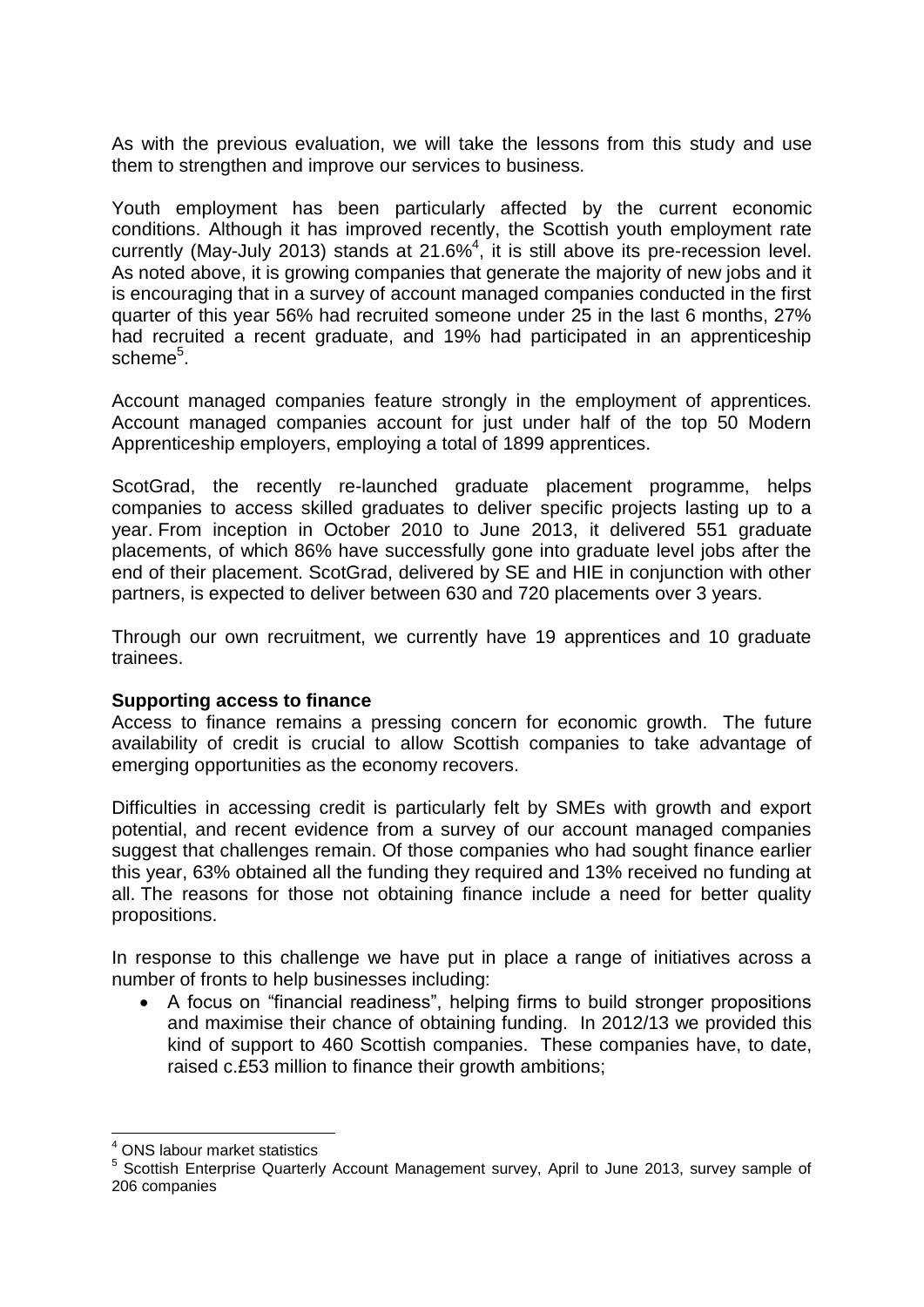- This year (2013/14) we are expanding our team of financial readiness specialists to 10 professionals;
- Beyond bank lending we will seek to maximise the use of the Scottish Investment Bank's (SIB) suite of funds - Scottish Seed Fund (SSF), Scottish Co-investment Fund (SCF), Scottish Venture Fund (SVF), and Scottish Loan Fund (SLF). These funds have played a key role in releasing investment funding into business. In 2012/13 SIB funds invested £32.3 million in 106 companies, attracting additional investment of £60.4 million from the private sector.

These areas will continue to be our focus going into 2014.

## **International trade and investment**

International markets are vital to Scotland's future economic success. Scottish Development International (SDI) leads our efforts to ensure that Scottish companies and sectors benefit from the substantial opportunities that global markets present.

This is an important contribution to Scotland's international trade and investment strategy and the realisation of the ambitious target of raising Scotland's exports by 50% by 2017. The latest Global Connections survey $^6$  shows annual growth of 7%, in line with this target.

To meet the target will require a clear focus on sectors with the greatest international growth potential, such as oil and gas and food and drink, and a continued drive to increase penetration of growth markets. Reflecting this, we have increased our presence in key overseas markets including recently opening new offices in Brazil, China and India.

For example, our new office in Shenzen has, in its first year, hosted three trade delegations, including one on Food and Drink, and facilitated an MOU between Edinburgh City Council and Shenzen on creative industries.

We are intensifying our activities in those sectors with the greatest export potential and we are increasing the capacity of our companies to export – increasing the number of exporters as well as increasing export value.

Exporting is a key route to growth for companies across all sectors and we need to develop the skills base, identify and create exporting solutions and increase the number of companies exporting. The Smart Exporter programme provides companies with the tools and skills to help them take the first steps. Since its launch in 2010 there have been over 4,100 participants on the programme.

A good example of a Scottish exporting sector that is succesfully expanding into new markets is the Oil and Gas supply chain which exports nearly half of its output to more than 100 countries generating sales worth £8.2 billion in 2011/12, an increase of 8.4% on the previous year. Brazil has been identified as a key export target for Scotland's Oil and Gas sector and, as noted above, we have opened an office in Rio de Janeiro to service this growing demand. Earlier this year, SDI and partners took

**.** 

<sup>&</sup>lt;sup>6</sup> Global Connections Survey 2011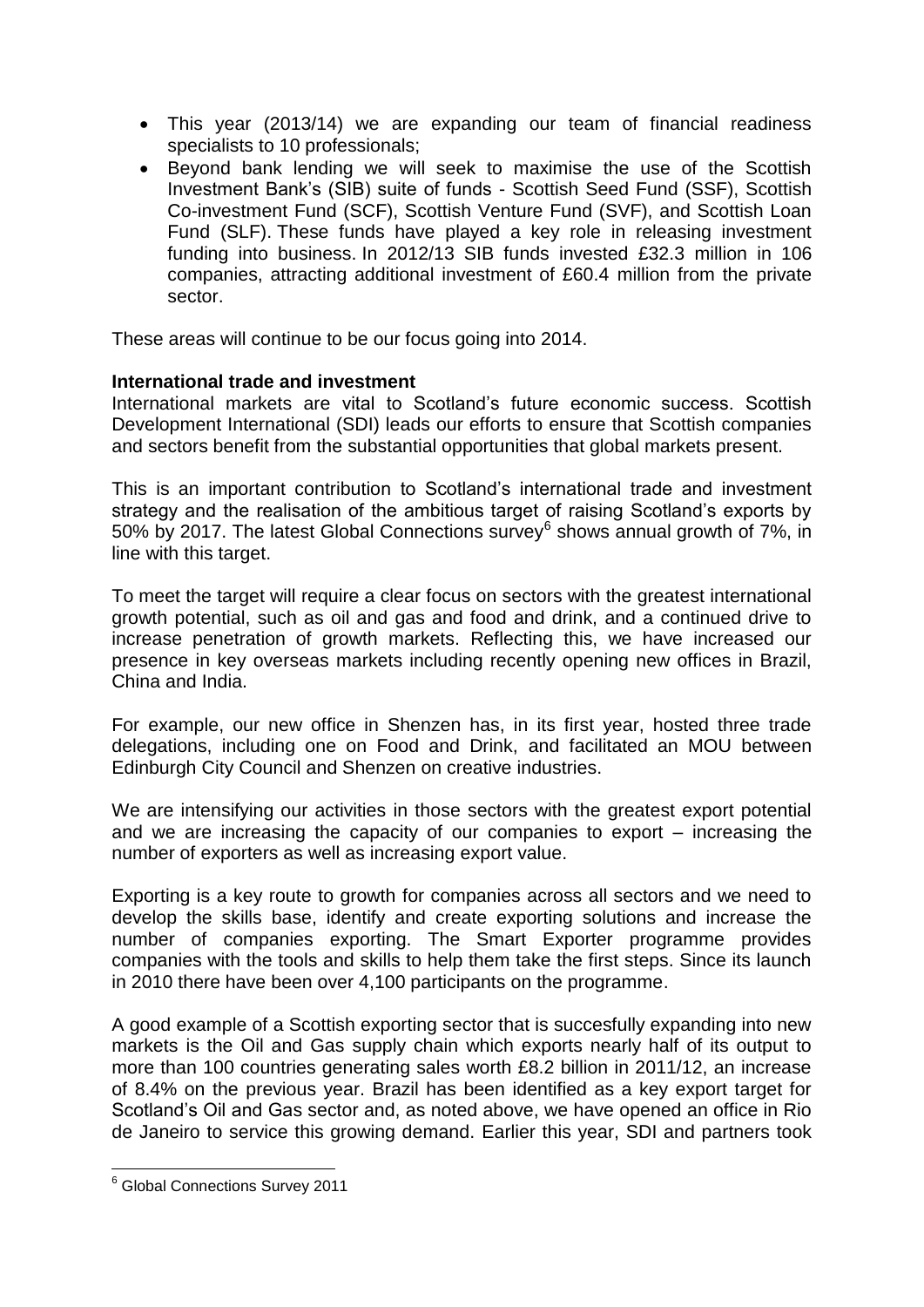27 Scottish companies, such as Online Valves, to Brazil as part of a trade mission, which resulted in a predicted additional £17m worth of trade with Brazil over the next three years among all the companies concerned.

Scotland has been ranked in the top 2 locations within the UK in three of the past five years for employment generated by foreign direct investment, which is a testament to the focused and concerted effort of SDI and its partners to promote Scotland and compete strongly. Scotland has maintained its position as the  $2^{nd}$  in the UK for attracting investment projects (behind the South East which includes London). These rankings become even more impressive when you consider the fiercely competitive global market in which we have been operating in recent times.

Having an exporting mindset within a company brings wider performance benefits. Numerous studies have shown that companies who move into exporting tend to become more innovative, more productive and invest more in research and development. This means that supporting companies to take their first steps into exporting can make a real and direct contribution to overall growth.

Our focus, going into 2014, will be to ensure that we embed an international outlook into everything we do – innovation support focused on new products for new markets; international e-commerce; and working with partners to ensure an internationally competitive business environment.

#### **Innovation**

Innovation within companies and the commercialisation of academic research are key drivers of productivity and competitiveness. The close partnership between Scottish Enterprise, Highlands and Islands Enterprise, the Scottish Funding Council, and universities is vital in ensuring an integrated approach.

Scotland's academic research is world class and Scotland's universities are a vital part of our economy. A recent study by Universities Scotland<sup>7</sup> showed that they are worth nearly £7 billion in GVA each year to the economy. The same study also shows that Scotland's strength in this sector is a significant factor in inward investment.

Recent evidence<sup>8</sup> shows that Scotland has been performing well in the creation of new companies to commercialise technology, with two Scottish universities in the top 5 in the UK for number of spin outs generated and Scotland being responsible for 28% of all spin outs in the UK (up from 19% ten years ago).

Improving the commercialisation of this research further, either through growing spin-outs to scale or through partnerships with companies, will lead to enhanced economic impact.

Our contribution to this is to work closely with universities to build a deep understanding of customer and market engagement and to source and engage globally experienced management talent. A key part of this is our support for the

1

<sup>&</sup>lt;sup>7</sup> Grow Export Attract Support, Universities Scotland

<sup>8</sup> Spin Outs UK analysis, August 2013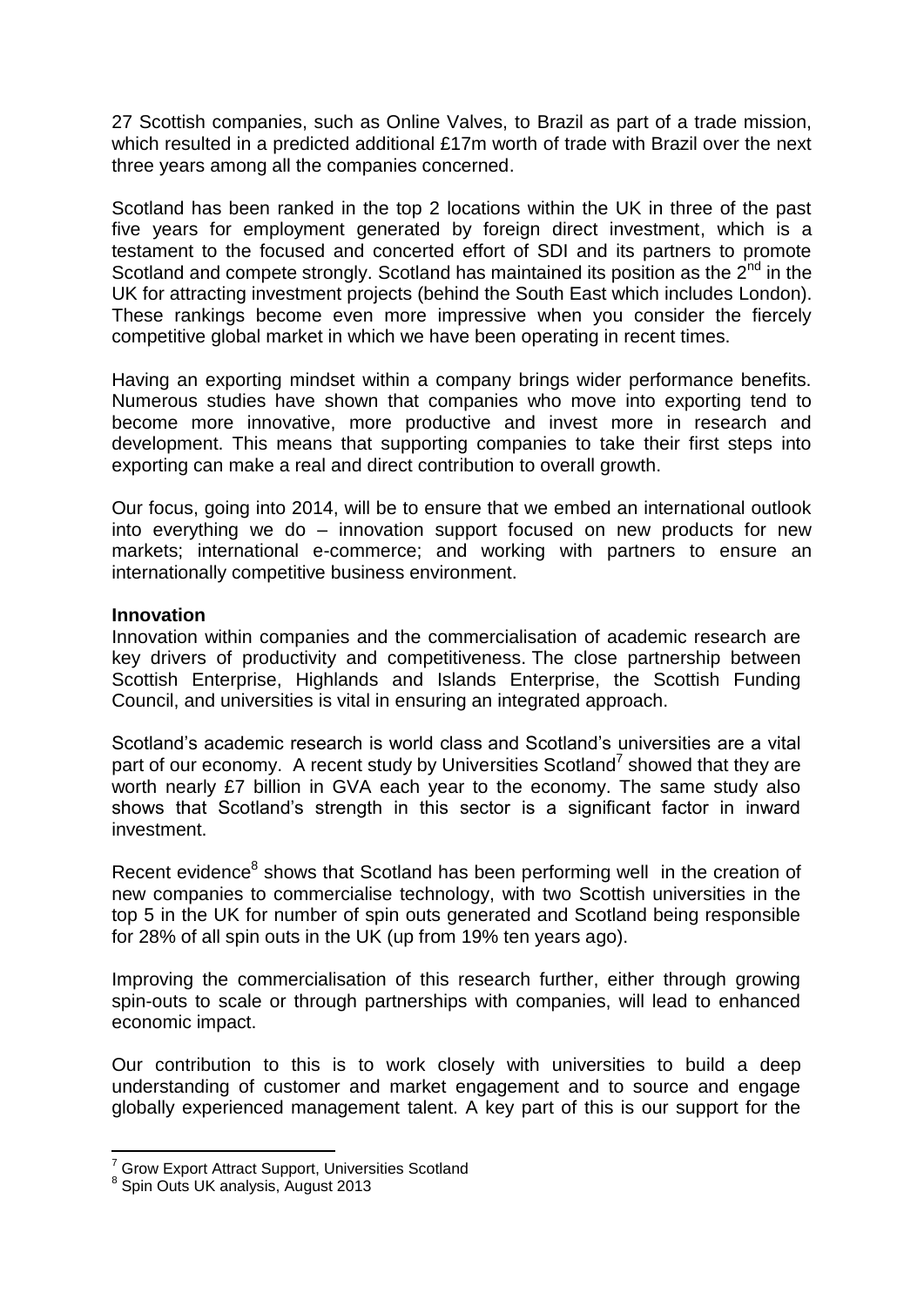SFC-led Innovation Centres, which will drive ever closer partnership between business and academia in areas of rapidly expanding market opportunity. The first three Innovation Centres are:

- **Stratified Medicine**: This Centre aims to help the future diagnosis and treatment of chronic disease, such as cancer, stroke, diabetes, rheumatoid arthritis and cardiovascular diseases, through tailored treatment.
- **Sensors and Imaging Systems**: This Centre aims to accelerate the transfer of this technology, which underpins many of Scotland's engineering and industrial sectors, from science to industry and bring new products to market.
- **Digital Health:** This Centre will develop technology-based solutions to help health and care staff meet demographic changes such as the ageing population using medical design, informatics and business knowledge.

We will continue to support these, and emerging Innovation Centres, going into 2014 and beyond.

We continue to see a significant demand for R&D and innovation support from companies, supporting 144 projects last year through the R&D and SMART programmes contributing to a BERD of £58 million, which represents 10% of the total BERD for Scotland. The scope of SE's support for this area has widened considerably in recent years.

Beyond financial support, in the last year we have, through our innovation support service, provided guidance and advice to 1500 companies and assisted 425 companies in developing a new product, service, or business process which is expected to generate a combined increased turnover of £103 million.

#### **Renewables**

Scotland has a significant opportunity from the offshore wind, wave and tidal resource around its coastline. There is considerable potential, in the long term, for Scotland to become a global player in this market and we are already seeing some promising developments towards this, for example SgurrEnergy winning the contract to provide advice and support to the first offshore wind farm in Guangdong Province, China.

Securing inward investment in this sector remains a key priority. Four offshore wind turbine manufacturers have already publicly announced their intention to establish manufacturing operations in Scotland and we will continue to focus on building Scotland's capability in wave and tidal energy devices, offshore wind turbines, blades, towers, substructures and cables through identifying gaps in the renewables supply chain, and attracting relevant companies to invest in Scotland.

Across Scotland, ports are seeing the potential of additional business revenues through renewable energy related activity and with this a need for expansion and improvement. A number of port infrastructure investment projects are also being developed with National Renewables Infrastructure Fund (NRIF) funds.

Our industry engagement building, Inovo, in Glasgow's International Technology and Renewable Energy Zone (ITREZ) will offer Grade A office accommodation to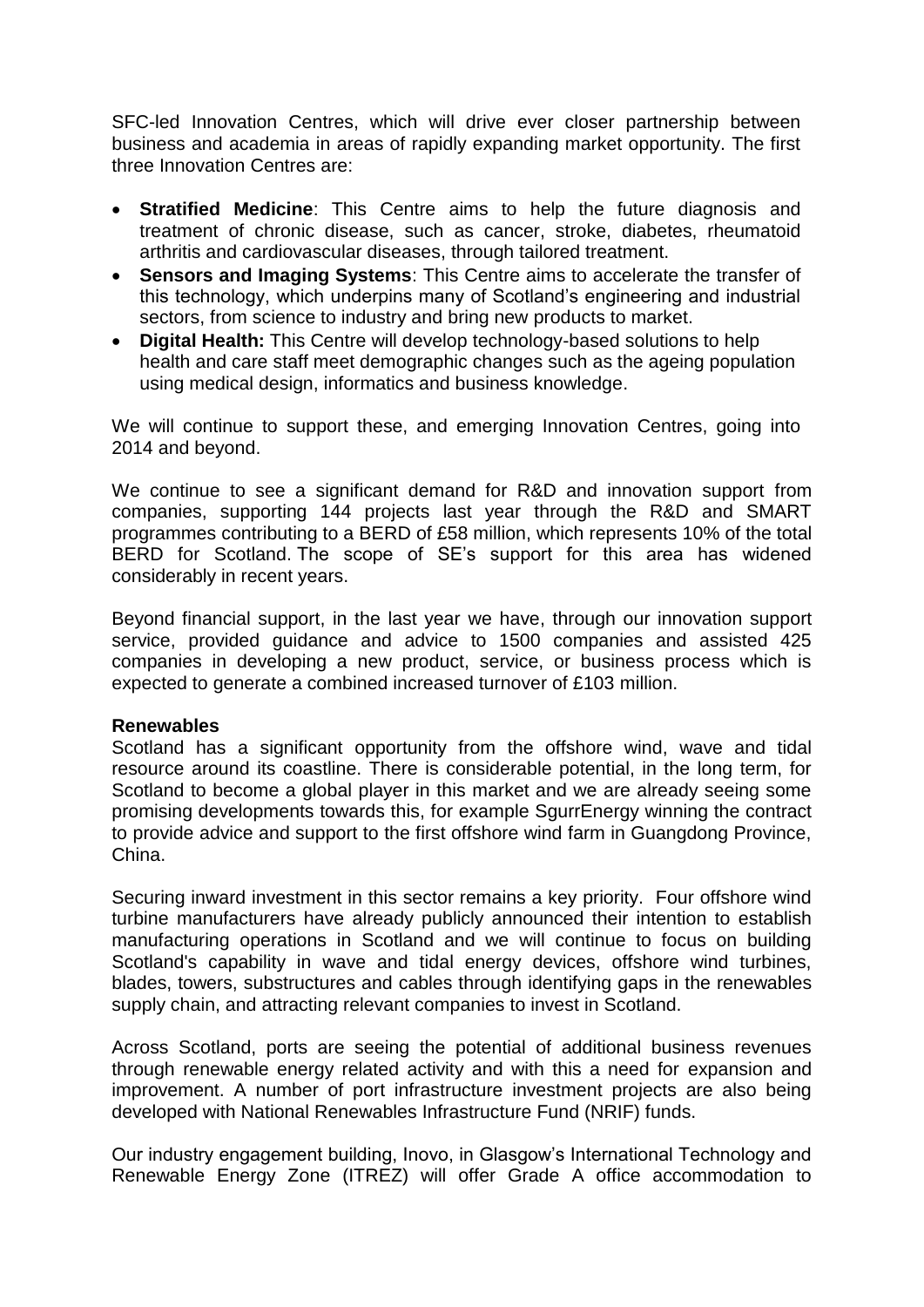renewable sector companies looking to collaborate with the University of Strathclyde and key industrial partners on innovations that can drive down costs helping Scotland maximise opportunities in renewable energy and enabling technology sectors.

In addition to this infrastructure investment, we continue to develop and implement an integrated suite of support to offshore wind inward investors to anchor turbine manufacture in Scotland and develop the indigenous supply chain. This now includes:

 POWERS: A 5 year project to support prototype development of next generation offshore wind. The first POWERS award was approved in December 2012 for Samsung Heavy Industries (SHI), a grant of £6.1 million to support their plans to install a near shore prototype at Fife Energy Park. Installation due to be complete by early 2014. SIFT (Scottish Innovative Foundation Technologies Fund) - a £15 million fund from SE, HIE and SG to support the design, manufacture and testing of innovative foundation prototypes for offshore wind turbines suitable for deeper water. We expect to issue contracts to the successful first call applicants in

late 2013 and run a second call to the fund in 2014. The wave and tidal sector continues to make progress. The European Marine

Energy Centre (EMEC) is celebrating its 10th anniversary with all its berths occupied, the state-of-the-art FloWave Test Tank in Edinburgh, which we have supported, will launch later this year, and the recently launched Scottish Government Marine Renewables Commercialisation Fund, focused on the wave sector.

Access to sufficient finance remains critical to the successful realisation of the full potential of this sector and funds such as NRIF and the £103 million Renewable Energy Investment Fund (REIF) will be vital in unlocking private sector investment and accelerating development. To date, just under £4.5 million has been invested by REIF in 3 Community owned renewable projects, including Gigha Green Power Limited, and 2 Marine projects. These deals include commitments to future tranches, taking REIF total commitments to £6.4m; it is envisaged that this REIF commitment will, over time, unlock projects with funding packages totalling £28.6 million.

#### **Transition to a low carbon economy**

Scotland has a profile as a world leader in low carbon energy generation technology. Energy supply is however, only one of the ways in which we can ensure that our economic growth is truly sustainable. On the demand side there is a significant market opportunity for low carbon products, technology, and processes to help companies better manage their use of energy, water, and natural resources, and their disposal of waste.

While many of these opportunities lie in the construction and timber sectors, both in the new build and retrofit markets, there are increasing opportunities in other sectors. For example, we recently published the industry guide, *Life Sciences – Low Carbon Opportunities in Scotland*, outlining the many opportunities for life sciences companies to benefit from the low carbon market, in fields such as bio-fuels, telemedicine, and industrial biotechnology. We will continue to identify potential markets in other sectors.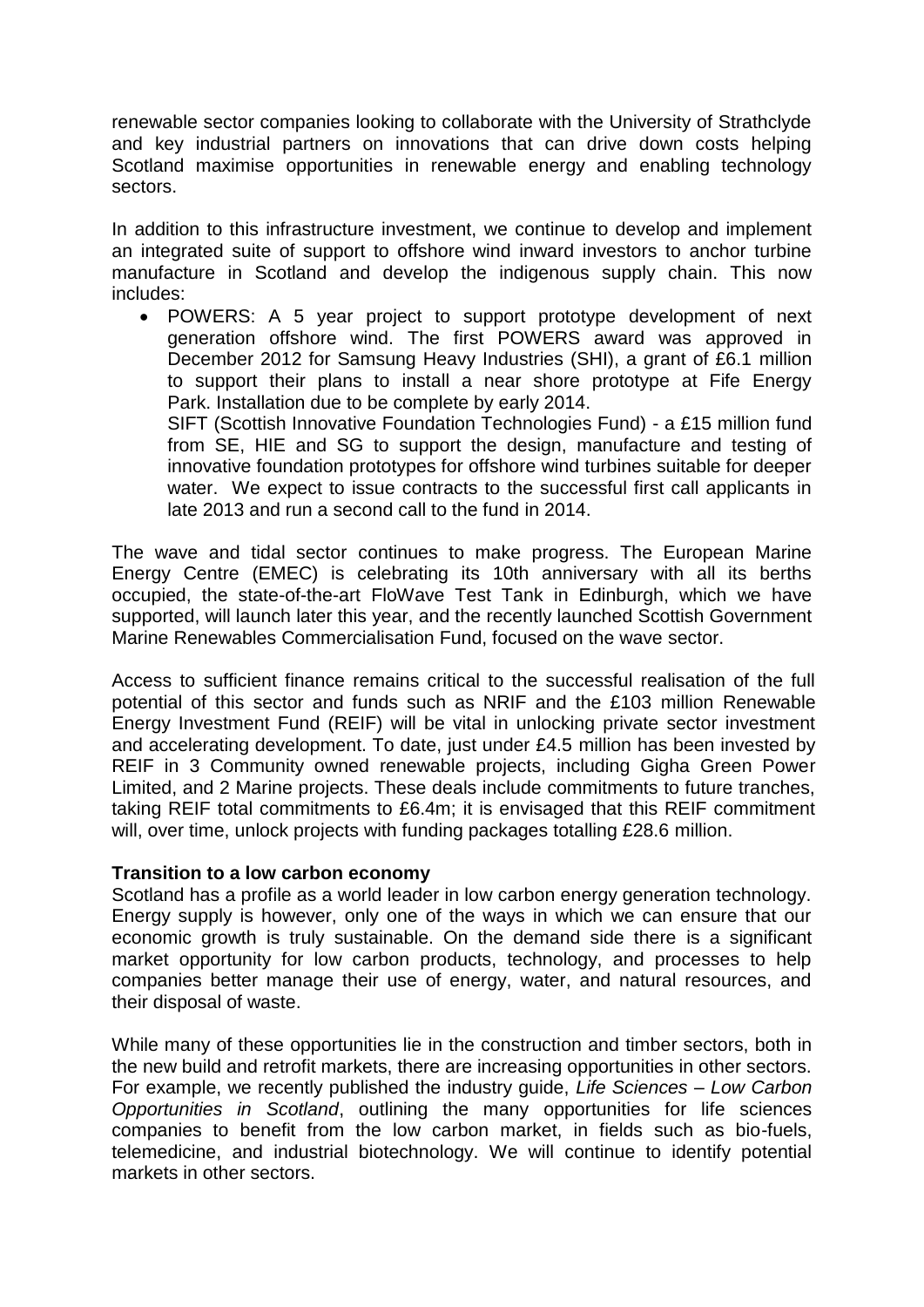Efficient management and reduction of energy, water and raw materials, makes good business sense as it both saves bottom-line costs and boosts productivity and competitiveness. Achieving genuine sustainable economic growth implies much more far-reaching change involving a move to a more "circular economy" where resources and waste can be fed back into the business cycle rather than permanently flowing out of it.

#### **Procurement**

We are commited to getting the most economic value from our expenditure as possible and we have been developing our procurement approach to seek to secure recruitment, training and small business development benefits from our investment in infrastructure.

We are using Community Benefit Clauses (CBCs) in our tender processes to incentivise contractors to consider a range of positive actions around recruitment, training, work experience, engaging with future workforce (eg at school) and greater access to supply chain opportunities for SMEs and social enterprises. CBCs are built into all significant new infrastructure investment contracts, working alongside delivery partners and supported by employability providers where appropriate. For example, partnering with University of Strathclyde and Jobs and Business Glasgow (JBG) on delivering Community Benefit Clauses on the construction work at ITREZ - 41 recruits, 20 apprentices and 32 people getting work experience.

#### **Cities and city regions**

Cities and city regions play a central role in delivering economic growth. We are contributing to the agenda for cities through:

- working in partnership with Scotland's cities and their regions to help them maximise their contribution to Scotland's sustainable economic growth, through direct investment in growth companies, growth sectors – eg ITREZ in Glasgow, Edinburgh BioQuarter, Energetica in Aberdeen – and in the environment to help secure city growth – eg Dundee Central Waterfront
- Supporting the Scottish Cities Alliance in boosting investment, jobs and growth, through our role as part of the Cities Investment Network.
- Helping the Scottish Cities Knowledge Centre (SCKC) build greater understanding and insights on how Scotland's city regions can further boost Scotland's international competitiveness. We are on the Advisory Board of the academic-led SCKC.

While city regions are vital to the economy, it must be noted that rural areas are vital to several of Scotland's most important sectors, e.g. food and drink, tourism, and renewable energy. Our work in these areas is, as it is with cities, focused on the key areas of growth potential. Around 20% of our account management portfolio is in rural areas and we have supported projects of national relevance to growth sectors, such as the mountain biking opportunity at the 7stanes.

In addition we run a number of initiatives that are geared specifically to the needs and opportunities of rural Scotland, for example the rural leadership programme, national biofuels project, and the rural petrol station grant scheme.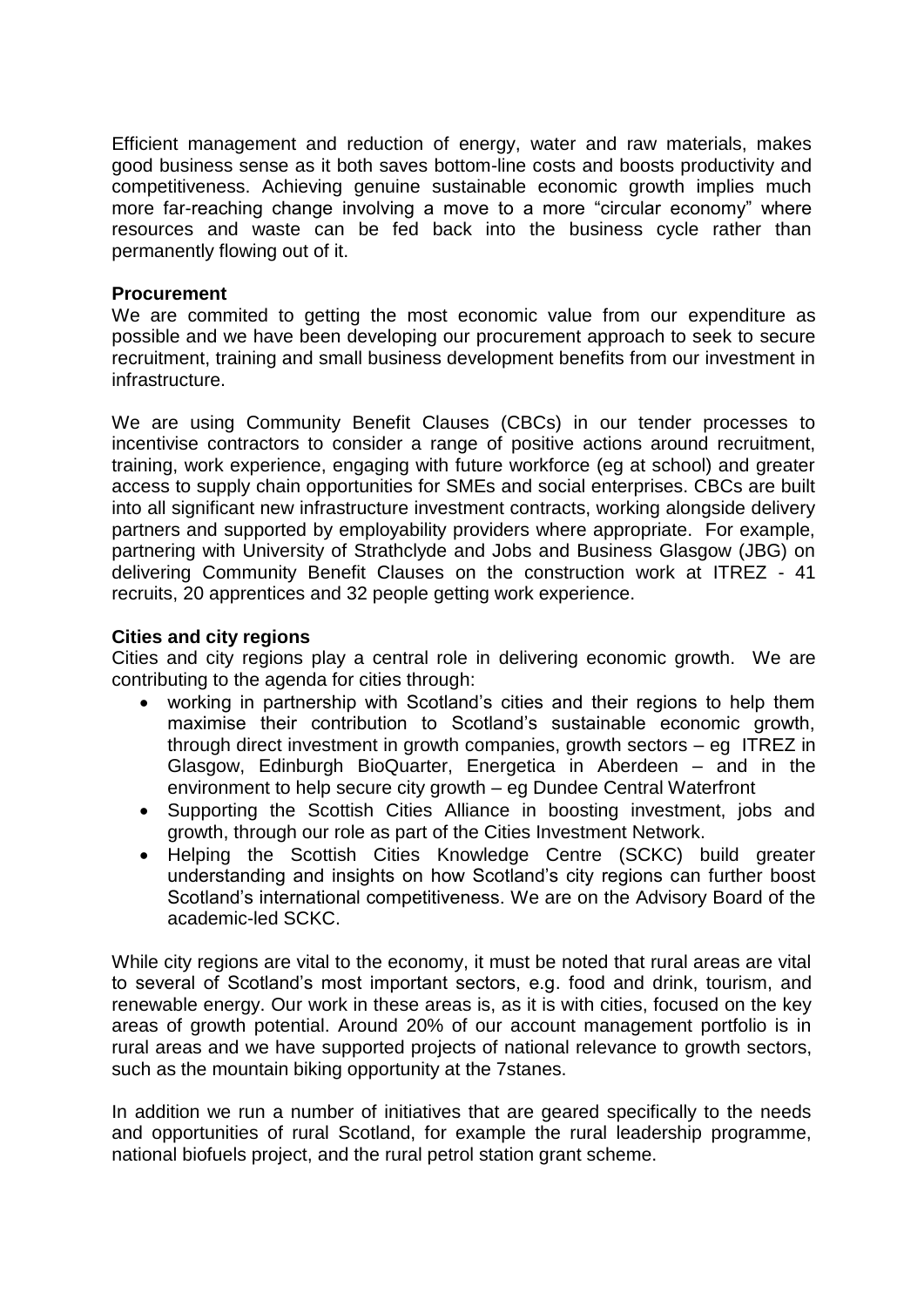#### **Collaboration**

Collaboration and partnership with both the public and private sector is critical in ensuring that we get the maximum economic impact from our expenditure. This is conducted at the strategic level, through the strategic forum, the sector level, through Industry Leadership Groups, and at individual project or programme level, examples of which are included throughout this submission, which serves to highlight how much it defines our operations.

This approach is integral to our work in infrastructure investment. For example, the Dundee Waterfront project where SE and partners, most especially Dundee City Council, are working to deliver infrastructure improvements to create a new central business district for Dundee. Developments include the V&A at Dundee, two new hotels over the next two years (including Dundee's first five star hotel), and both residential and business space. It is estimated that the waterfront could support up to 9000 jobs.

Internationally, the **GlobalScot** community of around 630 senior business people proactively supports businesses through, for example, market advice and introductions through to much deeper levels of engagement such as advisory roles on industry bodies and non executive roles within Scotland's most ambitious companies.

At a regional level we work closely with local authorities on a range of projects, meet regularly with their economic development teams to share economic intelligence and strategic plans, and play an active part in Community Planning Partnerships. SE's Chief Executive is also playing an active role on the National Community Planning Group, the purpose of which is to provide strategic leadership to community planning reform, consider opportunities and challenges, and find an appropriate balance between local and national priorities. There are five Regional Advisory Boards (RABs) which are composed of private and public representatives. They ensure industry allignment, provide strategic direction, and advise on the prioritisation of resources.

This 'Team Scotland' approach ensures we make the biggest difference to the competitiveness of Scotland with the resources we have available. A great example of Team Scotland in action is the approach taken to the opportunities coming in 2014 from the Commonwealth Games and Ryder Cup.

This approach brings together the public sector to deliver a programme of activities that will maximise the economic impact of these events to Scotland. SE will continue contributing to this through building the capacity of Scottish companies to help them benefit from the market opportunities in the long term, enhance the global reputation of Scotland's key sector competitiveness, and identify and exploit specific market opportunities before, during and after the events to maximise the business benefit.

## **Impact assessment and national performance framework**

We make every effort to quantify the difference that we make and the value we bring to Scotland's economic prosperity. Ultimately, through contributing to increased business revenues, employment, and productivity and reduced business costs and  $CO<sub>2</sub>$  emissions, we contribute directly to the Scottish Government's purpose targets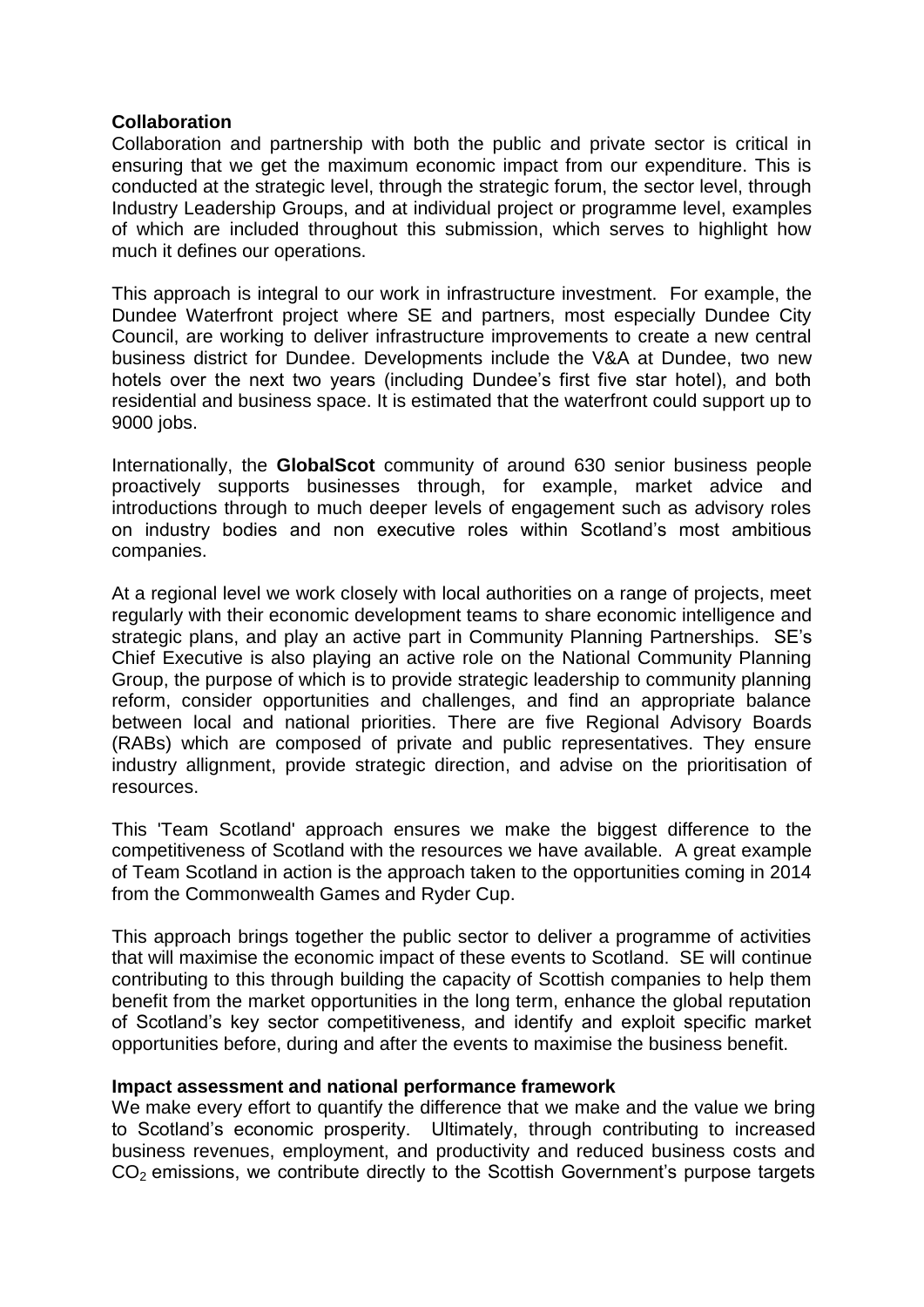of increased **sustainable economic growth, improved productivity, and increased participation**. We also play a supporting role in the purpose targets of improved solidarity, cohesion, and sustainability.

We are currently working with HIE and SG to better assess the contribution that the enterprise agencies make to the the following NPF indicators – GVA/GDP Growth; participation; productivity; exports; and R&D Spending.

SE runs a continuous programme of independently conducted evaluations to expand our evidence base and ensure that we are delivering the right support to the right companies. This enables us to ensure that we get the maximum impact from our expenditure. In addition to the Account Management evaluation referenced above, recent reports include the economic impact of the SE Seed Fund and an interim evaluation of the Offshore Wind Future Develoment (supply chain) Programme.

We publish all evaluation reports on the Evaluations Online website $9$ .

Our assessment, shows that current investment proposals for 2013/14 to 15/16 would lead to a cumulative impact of between £6 billion and £9 billion of net additional GVA for the Scottish economy over the next 10 years, an investment ratio on total spend of between 6 and 8 to 1. This investment will also contribute significantly to job creation, with analysis projecting 12,000 to 18,000 additional jobs by 2017.

## **Equalities**

We are committed to equal opportunities, both as an employer and in the services we provide. Our first biennial report on Equality<sup>10</sup> sets out both a clear agenda to guide our approach to equality over the next few years and highlights the progress we have made so far in embedding equality across our work. For example, the proportion of businesses accessing our services for the first time which are stated to be female owned has risen from 26% to 35% between 2010 and 2012.

Evidence shows that the benefits to business from embracing the equality agenda can be significant and include higher staff retention and motivation, improved creativity and innovation, improved marketing and brand awareness, and increased employer image.

Recognising that differences in income, participation and growth across Scotland impede economic performance and potential, and that this is exacerbated by the current low growth in the economy, we invest in activity and provide support which improves regional equity where it also increases our ability to significantly enhance Scotland's sustainable economic growth, productivity and participation.

## **2014/15 budget**

Tables 1 and 2 below show a comparison of our 2013/14 Published Plan and our Current Income Projections and Draft Expenditure for 2014/15.

 9 http://www.evaluationsonline.org.uk/evaluations/Index.do

<sup>10</sup> http://www.scottish-enterprise.com/resources/reports/equal-opportunities-biennial-report-andstrategy-2013.aspx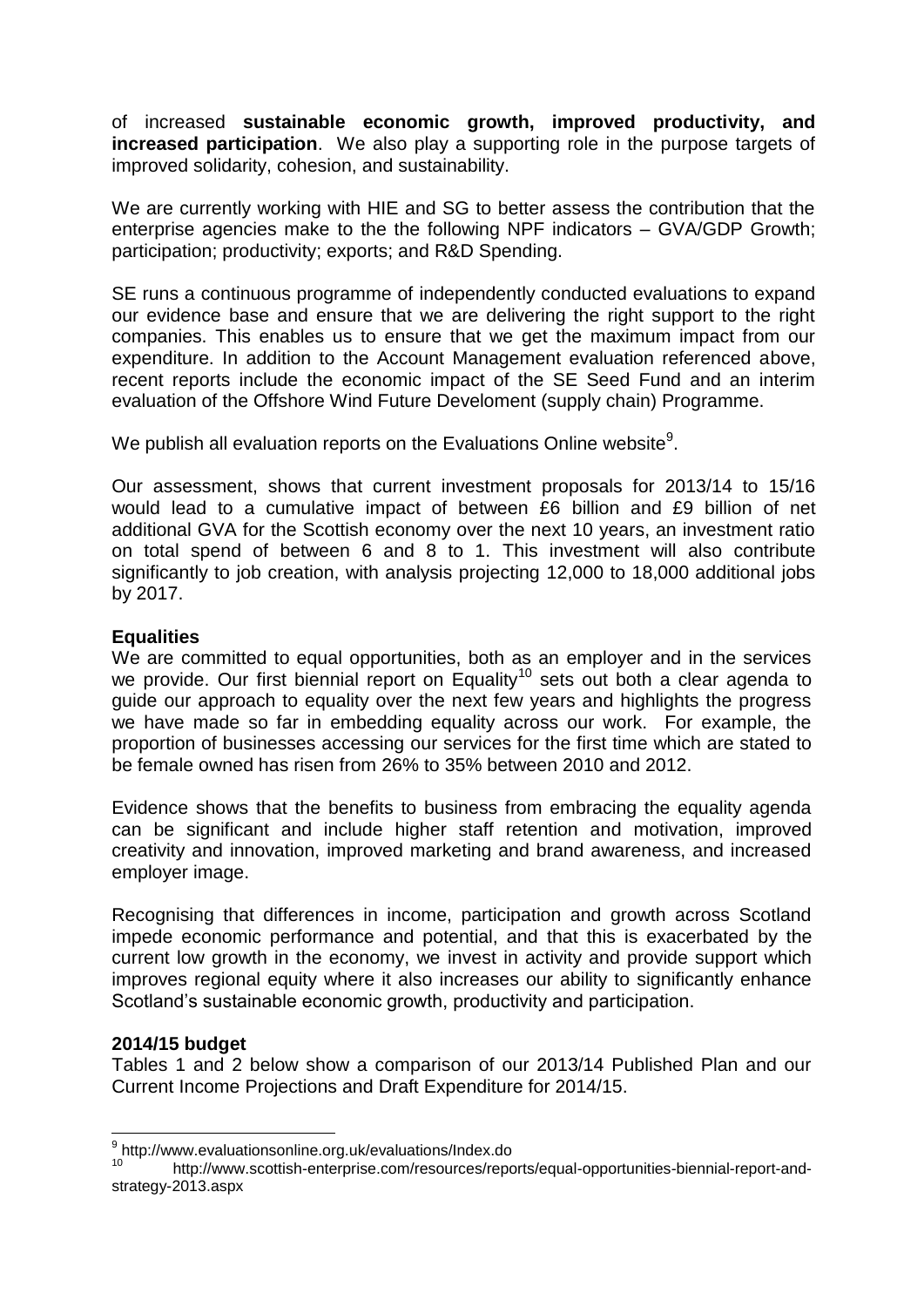The 2014/15 Income Projections reflect the Draft Budget 2014/15 figures announced by the Scottish Government on 11 September 2013. These show a reduction in our Grant-in-Aid baseline of £11 million and an increase in our expected contribution to the Strategic Forum Savings of £6.5 million. When taken with initial expected changes to our other income sources we forecast that we will need to raise an additional £26.3 million from further asset realisations to maintain our previously planned expenditure level of £336.7 million. In the current climate this will be very challenging, however we will maximise this source of income before we consider any reduction in our expenditure plans.

The Capital DEL element of our Grant-in-Aid income for 2014/15 is £35.9 million. When other capital income is taken into account, we anticipate transferring around £33 million next year to maintain our overall level of capital expenditure at around £149 million.

Our 2014/15 Draft Expenditure figures have been re-profiled to recognise the slower than anticipated spend of public funds in support of the renewable energy sector, as outlined in the Scottish Government's Draft Budget statement.

## **Conclusion**

We trust this submission has been of use to the Committee in its deliberations and we look forward to discussing these important areas at our forthcoming session on 30 September 2013.

|                                       | Table 1 - 2013/14 Published Plan v 2014/15 Current Income Projections |               |         |        |                    |  |  |  |  |  |  |  |
|---------------------------------------|-----------------------------------------------------------------------|---------------|---------|--------|--------------------|--|--|--|--|--|--|--|
|                                       | 2013/14                                                               | 2014/15       | Change  | Change | <b>Explanatory</b> |  |  |  |  |  |  |  |
|                                       | <b>Published</b>                                                      | <b>Draft</b>  |         |        | <b>Notes</b>       |  |  |  |  |  |  |  |
|                                       | <b>Plan</b>                                                           | <b>Budget</b> |         |        |                    |  |  |  |  |  |  |  |
|                                       | £m                                                                    | £m            | £m      | %      |                    |  |  |  |  |  |  |  |
| Grant in Aid - baseline               | 231.1                                                                 | 220.1         | $-11.0$ | $-5%$  |                    |  |  |  |  |  |  |  |
| Contribution to the Strategic Forum   | $-10.8$                                                               | $-17.3$       | $-6.5$  | 60%    |                    |  |  |  |  |  |  |  |
| Savings                               |                                                                       |               |         |        |                    |  |  |  |  |  |  |  |
| Anticipated in-year transfers (net)   | 44.2                                                                  | 46.1          | 1.9     | 4%     |                    |  |  |  |  |  |  |  |
| <b>Total anticipated Grant in Aid</b> | 264.5                                                                 | 248.9         | $-15.6$ | $-6%$  |                    |  |  |  |  |  |  |  |
|                                       |                                                                       |               |         |        |                    |  |  |  |  |  |  |  |
| <b>EU Funds</b>                       | 7.3                                                                   | 8.2           | 0.9     | 12%    |                    |  |  |  |  |  |  |  |
| <b>Property Disposals</b>             | 16.5                                                                  | 4.0           | $-12.5$ | $-76%$ |                    |  |  |  |  |  |  |  |
| Property Income                       | 6.5                                                                   | 6.0           | $-0.5$  | $-8%$  | $\overline{2}$     |  |  |  |  |  |  |  |
| <b>Co-Investment Fund</b>             | 10.0                                                                  | 10.0          | 0.0     | $0\%$  |                    |  |  |  |  |  |  |  |
| <b>Scottish Loan Fund</b>             | 15.0                                                                  | 16.0          | 1.0     | 7%     |                    |  |  |  |  |  |  |  |
| <b>Other Business Income</b>          | 16.6                                                                  | 17.3          | 0.7     | 4%     |                    |  |  |  |  |  |  |  |
| Additional income from further asset  |                                                                       |               |         |        | 3                  |  |  |  |  |  |  |  |
| realisations                          |                                                                       | 26.3          | 26.3    | 100%   |                    |  |  |  |  |  |  |  |
|                                       |                                                                       |               |         |        |                    |  |  |  |  |  |  |  |
| <b>TOTAL INCOME</b>                   | 336.4                                                                 | 336.7         | 0.3     | 0%     |                    |  |  |  |  |  |  |  |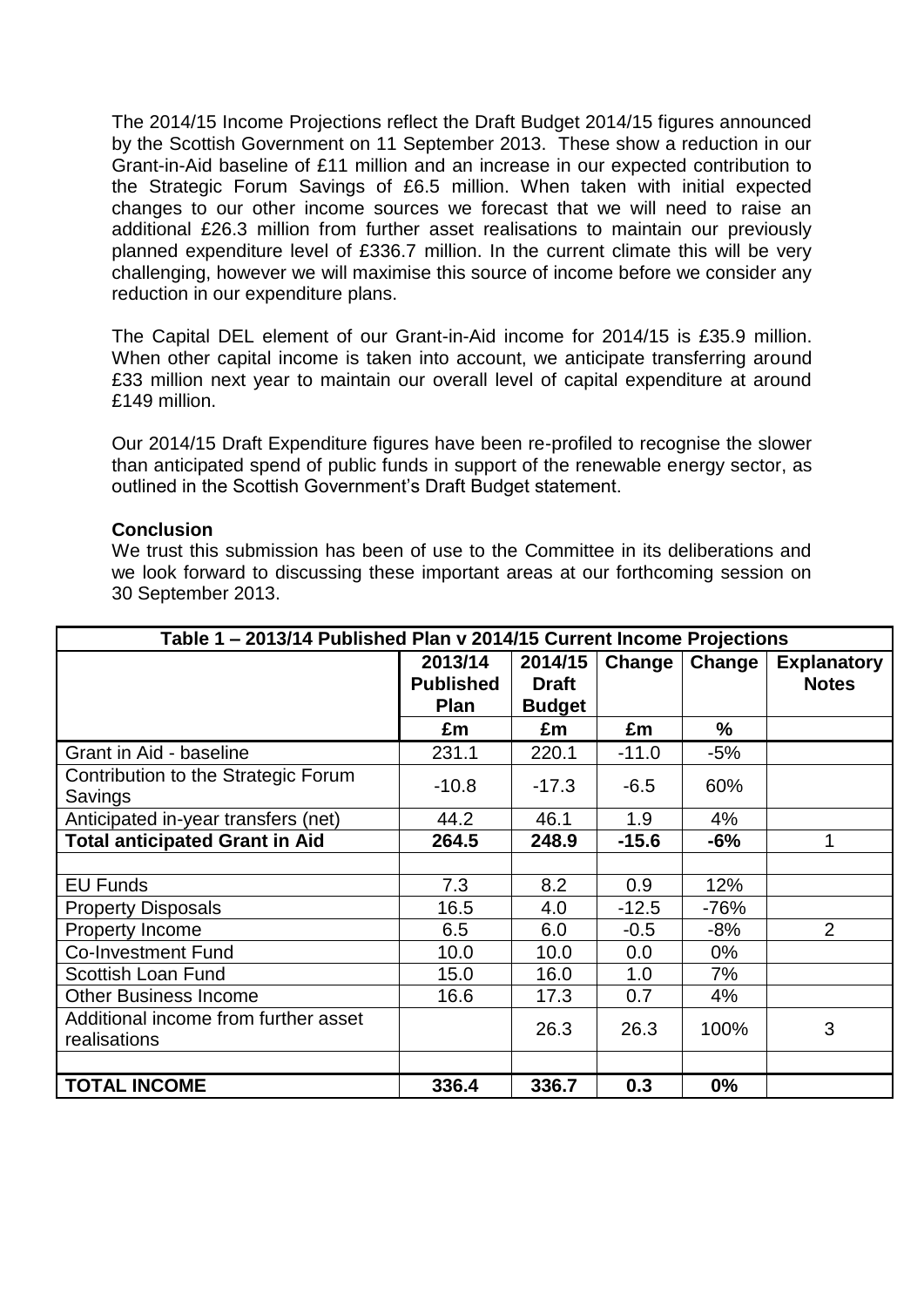| Table 2 - 2013/14 Published Plan v 2014/15 Current Expenditure Projections                |                                     |                                          |        |        |                                    |
|-------------------------------------------------------------------------------------------|-------------------------------------|------------------------------------------|--------|--------|------------------------------------|
|                                                                                           | 2013/14<br><b>Published</b><br>Plan | 2014/15<br><b>Draft</b><br><b>Budget</b> | Change | Change | <b>Explanatory</b><br><b>Notes</b> |
|                                                                                           | £m                                  | £m                                       | £m     | %      |                                    |
| <b>Globally Competitive Business</b>                                                      |                                     |                                          |        |        |                                    |
| Strategy, Leadership and Organisational                                                   |                                     |                                          |        |        |                                    |
| development                                                                               |                                     |                                          |        |        |                                    |
| Domestic Market Development                                                               | 14.5                                | 14.7                                     | 0.2    | 1%     |                                    |
| <b>Business Efficiency</b>                                                                |                                     |                                          |        |        |                                    |
| Innovation and R&D Support                                                                | 29.1                                | 28.0                                     | $-1.1$ | $-4%$  |                                    |
| RSA and SMART Support                                                                     | 35.0                                | 36.4                                     | 1.4    | 4%     | $\overline{4}$                     |
| <b>Enterprise Support Programmes</b>                                                      | 4.5                                 | 4.0                                      | $-0.5$ | $-11%$ |                                    |
| Internationalisation, including export market                                             |                                     |                                          |        |        |                                    |
| development & GlobalScot                                                                  | 17.5                                | 17.9                                     | 0.4    | 2%     |                                    |
| Commercialisation - Development &                                                         | 8.0                                 | 7.0                                      | $-1.0$ | $-13%$ | 5                                  |
| <b>Exploitation of Intellectual Assets</b>                                                |                                     |                                          |        |        |                                    |
| Direct staff costs supporting globally                                                    | 31.2                                | 32.0                                     | 0.8    | 3%     |                                    |
| competitive businesses                                                                    |                                     |                                          |        |        |                                    |
| <b>TOTAL</b>                                                                              | 139.8                               | 140.0                                    | 0.2    | 0%     |                                    |
| <b>Globally Competitive Sectors</b>                                                       |                                     |                                          |        |        |                                    |
| Industry Sector project support                                                           | 13.6                                | 15.1                                     | 1.5    | 11%    | 6                                  |
| Direct staff costs supporting globally                                                    | 8.4                                 | 8.6                                      | 0.2    | 2%     |                                    |
| competitive sectors                                                                       |                                     |                                          |        |        |                                    |
| <b>TOTAL</b>                                                                              | 22.0                                | 23.7                                     | 1.7    | 8%     |                                    |
| <b>Competitive</b><br><b>Globally</b><br><b>Bus</b><br><b>iness</b><br><b>Environment</b> |                                     |                                          |        |        |                                    |
| <b>Business Infrastructure Projects</b>                                                   | 41.3                                | 35.2                                     | $-6.1$ | $-15%$ | $\overline{7}$                     |
| Equity Investments and Loans (inc Scottish                                                |                                     |                                          |        |        |                                    |
| Loan Fund)                                                                                | 36.1                                | 39.2                                     | 3.1    | 9%     | 8                                  |
| Equity Investments and Loans - Renewable                                                  | 31.5                                | 34.9                                     | 3.4    | 11%    | 9                                  |
| Energy Investment Fund (REIF)                                                             |                                     |                                          |        |        |                                    |
| <b>Property Portfolio Operational Costs</b>                                               | 8.1                                 | 7.6                                      | $-0.5$ | $-6%$  |                                    |
| Direct staff costs supporting a globally                                                  | 6.2                                 | 6.3                                      | 0.1    | 2%     |                                    |
| competitive business environment                                                          |                                     |                                          |        |        |                                    |
| <b>TOTAL</b>                                                                              | 123.2                               | 123.2                                    | 0.0    | $0\%$  |                                    |
| Marketing, Research & Stakeholder                                                         |                                     |                                          |        |        |                                    |
| <b>Engagement</b>                                                                         |                                     |                                          |        |        |                                    |
| Domestic                                                                                  | 2.3                                 | 2.0                                      | $-0.3$ | $-13%$ |                                    |
| Overseas, including promotion of Scotland                                                 | 4.6                                 | 4.6                                      | 0.0    | 0%     |                                    |
| <b>TOTAL</b>                                                                              | 6.9                                 | 6.6                                      | $-0.3$ | $-4%$  |                                    |
| <b>Running The Business</b>                                                               |                                     |                                          |        |        |                                    |
| Support staff costs                                                                       | 12.7                                | 13.0                                     | 0.3    | 2%     |                                    |
| <b>Premises and Facilities Management</b>                                                 |                                     |                                          |        |        |                                    |
| Domestic                                                                                  | 13.3                                | 13.0                                     | $-0.3$ | $-2%$  |                                    |
| Overseas                                                                                  | 6.3                                 | 6.3                                      | 0.0    | 0%     |                                    |
| Corporate services, including ICT, Legal,<br>Travel etc                                   | 12.2                                | 10.9                                     | $-1.3$ | $-11%$ | 10 <sup>1</sup>                    |
| <b>TOTAL</b>                                                                              | 44.5                                | 43.2                                     | $-1.3$ | $-3%$  |                                    |
|                                                                                           |                                     |                                          |        |        |                                    |
| <b>TOTAL CASH INVESTMENT</b>                                                              | 336.4                               | 336.7                                    | 0.3    | $0\%$  |                                    |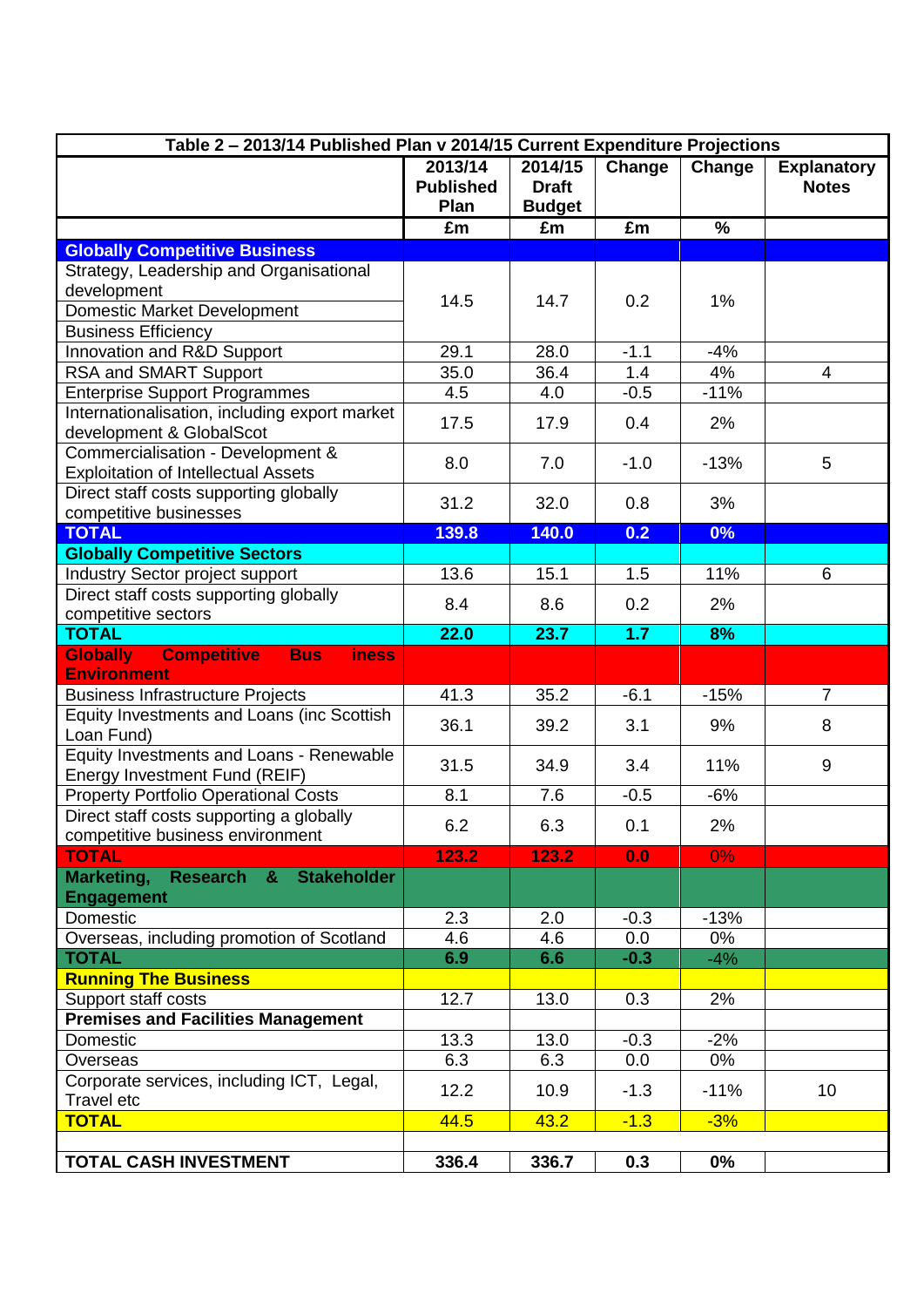| Table 1a: 2013/14 Income Analysis |                                  |                                   |          |        |                             |  |  |  |  |  |  |  |
|-----------------------------------|----------------------------------|-----------------------------------|----------|--------|-----------------------------|--|--|--|--|--|--|--|
| <b>Budget line</b>                | 2013-14<br><b>Published Plan</b> | 2013-14 Latest<br><b>Forecast</b> | Change   | Change | <b>Explanatory</b><br>notes |  |  |  |  |  |  |  |
|                                   | £m                               | £m                                | £m       | %      | <b>Note</b>                 |  |  |  |  |  |  |  |
| <b>GIA</b>                        | 264.5                            | 264.5                             | 0.0      | $0\%$  |                             |  |  |  |  |  |  |  |
| EU Funds                          | 7.3                              | 7.3                               | 0.0      | $0\%$  |                             |  |  |  |  |  |  |  |
| <b>Property Disposals</b>         | 16.5                             | 16.5                              | 0.0      | $0\%$  |                             |  |  |  |  |  |  |  |
| Property Income                   | 6.5                              | 6.5                               | 0.0      | 0%     |                             |  |  |  |  |  |  |  |
| Co-Investment Fund                | 10.0                             | 10.0                              | 0.0      | $0\%$  |                             |  |  |  |  |  |  |  |
| Scottish Loan Fund                | 15.0                             | 15.0                              | 0.0      | $0\%$  |                             |  |  |  |  |  |  |  |
| <b>Other Business Income</b>      | 16.6                             | 16.6                              | 0.0      | $0\%$  |                             |  |  |  |  |  |  |  |
|                                   |                                  |                                   |          |        |                             |  |  |  |  |  |  |  |
| <b>TOTAL INCOME</b>               | 336.4                            | 336.4                             | $\bf{0}$ | 0%     |                             |  |  |  |  |  |  |  |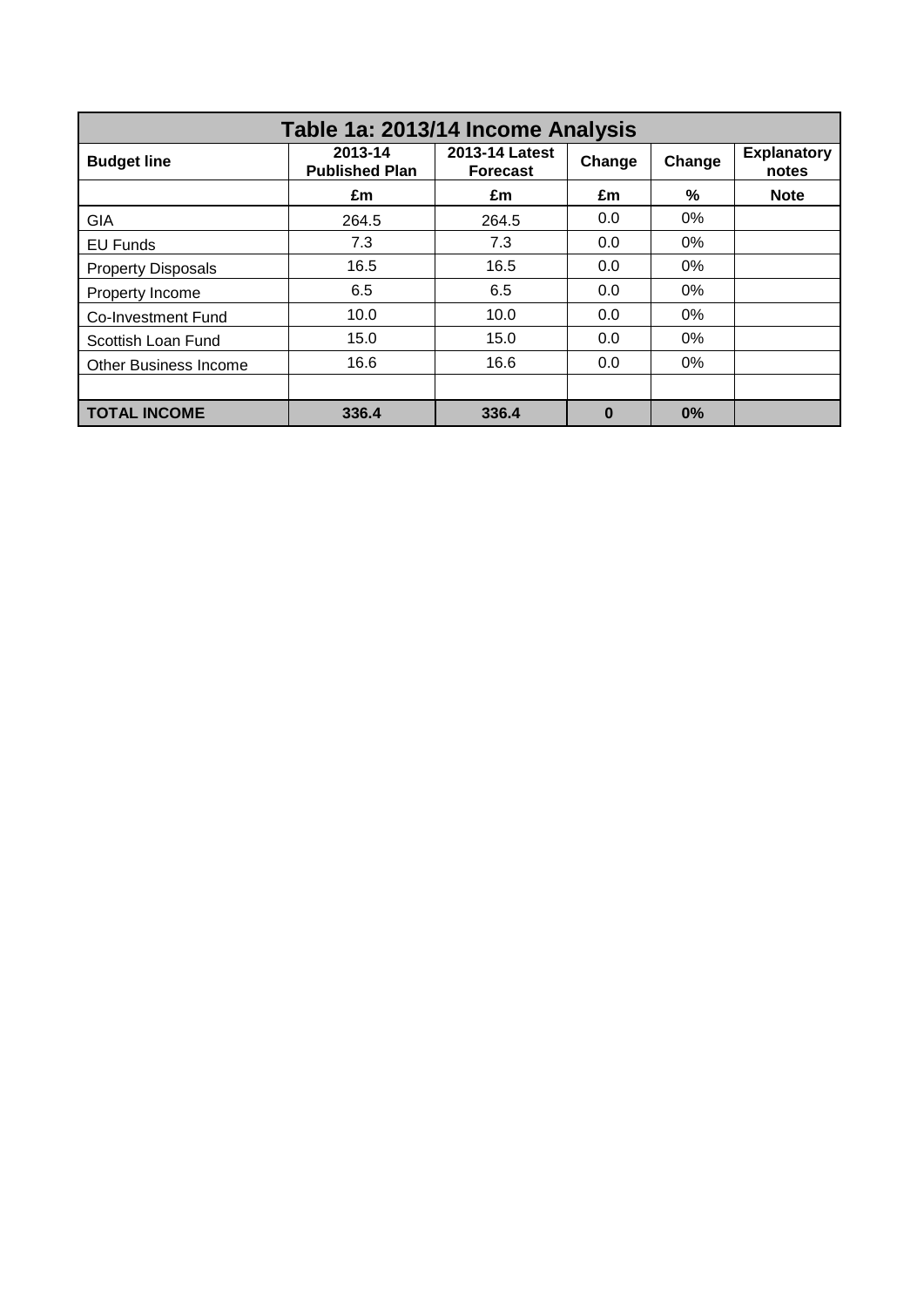|                                                                                 | Table 1b: Financial summary by theme 2013-14 |                                      |        |        |                             |  |  |  |
|---------------------------------------------------------------------------------|----------------------------------------------|--------------------------------------|--------|--------|-----------------------------|--|--|--|
| <b>Budget line</b>                                                              | 2013-14<br><b>Published</b><br>Plan          | 2013-14<br>Latest<br><b>Forecast</b> | Change | Change | <b>Explanatory</b><br>notes |  |  |  |
|                                                                                 | £m                                           | £m                                   | £m     | %      | <b>Note</b>                 |  |  |  |
| <b>Supporting Globally Competitive Business</b>                                 |                                              |                                      |        |        |                             |  |  |  |
| Strategy, Leadership and Organisational development                             |                                              |                                      |        |        |                             |  |  |  |
| Domestic Market Development                                                     | 14.5                                         | 14.5                                 | 0.0    | 0%     |                             |  |  |  |
| <b>Business Efficiency</b>                                                      |                                              |                                      |        |        |                             |  |  |  |
| Innovation and R&D Support                                                      | 29.1                                         | 29.1                                 | 0.0    | 0%     |                             |  |  |  |
| RSA and SMART Support                                                           | 35.0                                         | 35.0                                 | 0.0    | 0%     |                             |  |  |  |
| <b>Enterprise Support Programmes</b>                                            | 4.5                                          | 4.5                                  | 0.0    | $0\%$  |                             |  |  |  |
| Internationalisation, including export market<br>development & GlobalScot       | 17.5                                         | 17.5                                 | 0.0    | $0\%$  |                             |  |  |  |
| Commercialisation - Development & Exploitation of<br><b>Intellectual Assets</b> | 8.0                                          | 8.0                                  | 0.0    | $0\%$  |                             |  |  |  |
| Direct staff costs supporting globally competitive<br>businesses                | 31.2                                         | 31.2                                 | 0.0    | $0\%$  |                             |  |  |  |
| <b>Supporting Globally Competitive Business - Total</b>                         | 139.8                                        | 139.8                                | 0.0    | 0%     |                             |  |  |  |
| <b>Supporting Globally Competitive Sectors</b>                                  |                                              |                                      |        |        |                             |  |  |  |
| Industry Sector project support                                                 | 13.6                                         | 13.6                                 | 0.0    | $0\%$  |                             |  |  |  |
| Direct staff costs supporting globally competitive<br>sectors                   | 8.4                                          | 8.4                                  | 0.0    | $0\%$  |                             |  |  |  |
| <b>Supporting Globally Competitive Sectors - Total</b>                          | 22.0                                         | 22.0                                 | 0.0    | 0%     |                             |  |  |  |
| <b>Globally Competitive Business Environment</b>                                |                                              |                                      |        |        |                             |  |  |  |
| <b>Business Infrastructure</b>                                                  | 41.3                                         | 41.3                                 | 0.0    | 0%     |                             |  |  |  |
| Equity Investments and Loans                                                    | 36.1                                         | 36.1                                 | 0.0    | 0%     |                             |  |  |  |
| Equity Investments and Loans - Renewable Energy<br>Investment Fund (REIF)       | 31.5                                         | 31.5                                 | 0.0    | $0\%$  |                             |  |  |  |
| Property Portfolio Operational Costs                                            | 8.1                                          | 8.1                                  | 0.0    | 0%     |                             |  |  |  |
| Direct staff costs supporting a globally competitive<br>business environment    | 6.2                                          | 6.2                                  | 0.0    | 0%     |                             |  |  |  |
| <b>Globally Competitive Business Environment -</b><br><b>Total</b>              | 123.2                                        | 123.2                                | 0.0    | 0%     |                             |  |  |  |
| Marketing,<br><b>Research</b><br><b>Stakeholder</b><br>and<br>engagement        |                                              |                                      |        |        |                             |  |  |  |
| Domestic                                                                        | 2.3                                          | 2.3                                  | 0.0    | 0%     |                             |  |  |  |
| Overseas, including promotion of Scotland                                       | 4.6                                          | 4.6                                  | 0.0    | 0%     |                             |  |  |  |
| <b>Marketing, Research and Stakeholder</b><br>engagement-Total                  | 6.9                                          | 6.9                                  | 0.0    | $0\%$  |                             |  |  |  |
| <b>Running the Business</b>                                                     |                                              |                                      |        |        |                             |  |  |  |
| Support staff costs                                                             | 12.7                                         | 12.7                                 | 0.0    | 0%     |                             |  |  |  |
| <b>Premises and Facilities Management</b>                                       |                                              |                                      |        |        |                             |  |  |  |
| Domestic                                                                        | 13.3                                         | 13.3                                 | 0.0    | 0%     |                             |  |  |  |
| Overseas                                                                        | 6.3                                          | 6.3                                  | 0.0    | 0%     |                             |  |  |  |
| Corporate services, including ICT, Legal, Travel etc                            | 12.2                                         | 12.2                                 | 0.0    | 0%     |                             |  |  |  |
| <b>Running the Business - Total</b>                                             | 44.5                                         | 44.5                                 | 0.0    | $0\%$  |                             |  |  |  |
|                                                                                 |                                              |                                      |        |        |                             |  |  |  |
| <b>TOTAL CASH INVESTMENT</b>                                                    | 336.4                                        | 336.4                                | 0.0    | 0%     |                             |  |  |  |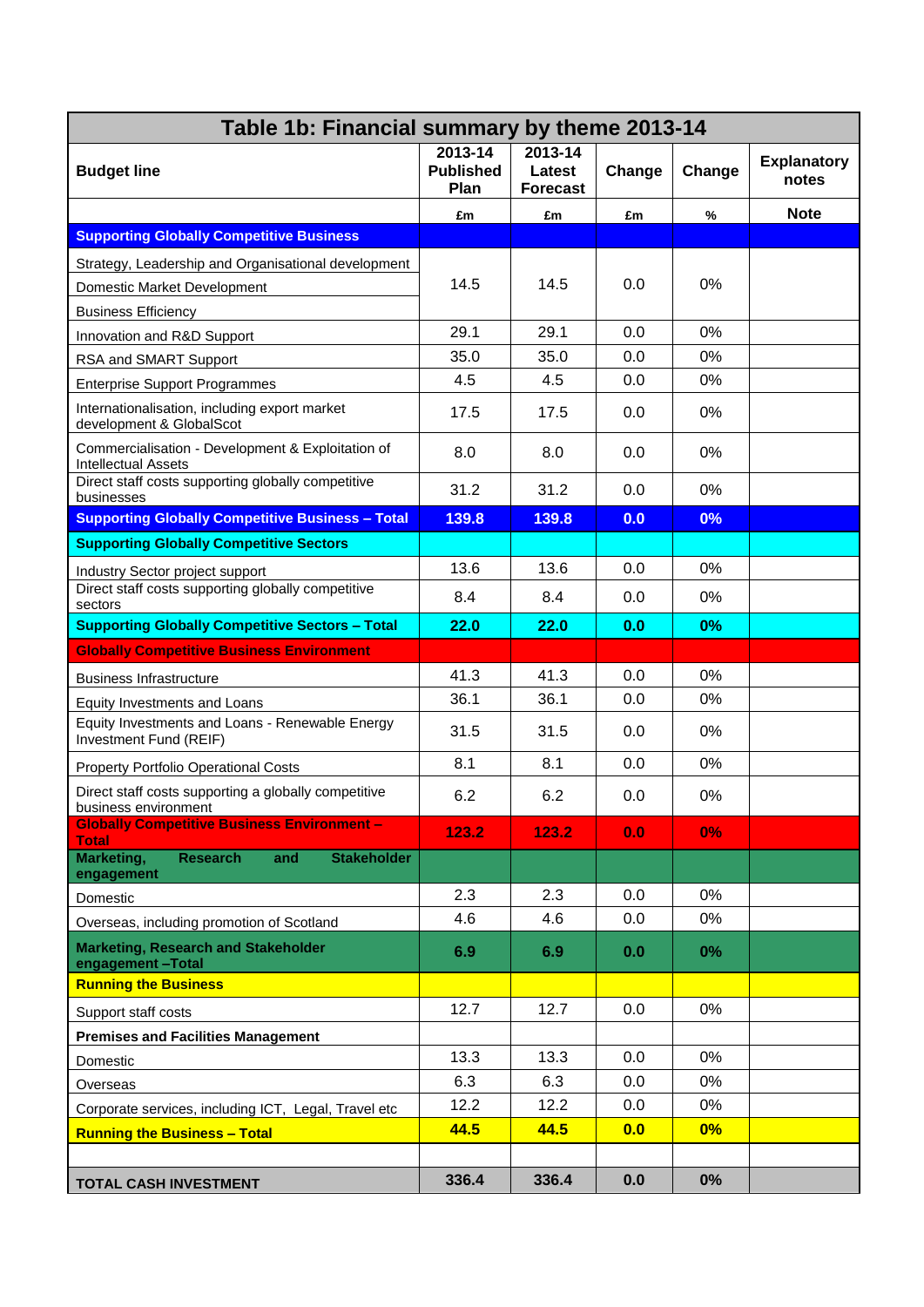| Table 2a: 2014-15 Income Analysis |                                      |                                                    |         |        |                              |  |  |  |  |  |  |  |
|-----------------------------------|--------------------------------------|----------------------------------------------------|---------|--------|------------------------------|--|--|--|--|--|--|--|
| <b>Budget line</b>                | 2014-15<br><b>Publishe</b><br>d Plan | 2014-15<br>Current<br><b>Income</b><br>projections | Change  | Change | <b>Explanator</b><br>y notes |  |  |  |  |  |  |  |
|                                   | £m                                   | £m                                                 | £m      | %      |                              |  |  |  |  |  |  |  |
| GIA                               | 325.1                                | 248.9                                              | $-76.2$ | $-23%$ | 1                            |  |  |  |  |  |  |  |
| <b>EU Funds</b>                   | 8.2                                  | 8.2                                                | 0.0     | 0%     |                              |  |  |  |  |  |  |  |
| <b>Property Disposals</b>         | 4.0                                  | 4.0                                                | 0.0     | $0\%$  |                              |  |  |  |  |  |  |  |
| Property Income                   | 6.0                                  | 6.0                                                | 0.0     | 0%     |                              |  |  |  |  |  |  |  |
| <b>Co-Investment Fund</b>         | 10.0                                 | 10.0                                               | 0.0     | 0%     |                              |  |  |  |  |  |  |  |
| Scottish Loan Fund                | 16.0                                 | 16.0                                               | 0.0     | $0\%$  |                              |  |  |  |  |  |  |  |
| Shortfall in Income Projections   |                                      | 26.3                                               | 26.3    | 100%   | $\overline{2}$               |  |  |  |  |  |  |  |
| <b>Other Business Income</b>      | 17.3                                 | 17.3                                               | 0.0     | 0%     |                              |  |  |  |  |  |  |  |
|                                   |                                      |                                                    |         |        |                              |  |  |  |  |  |  |  |
| <b>TOTAL INCOME</b>               | 386.6                                | 336.7                                              | $-49.9$ | $-13%$ |                              |  |  |  |  |  |  |  |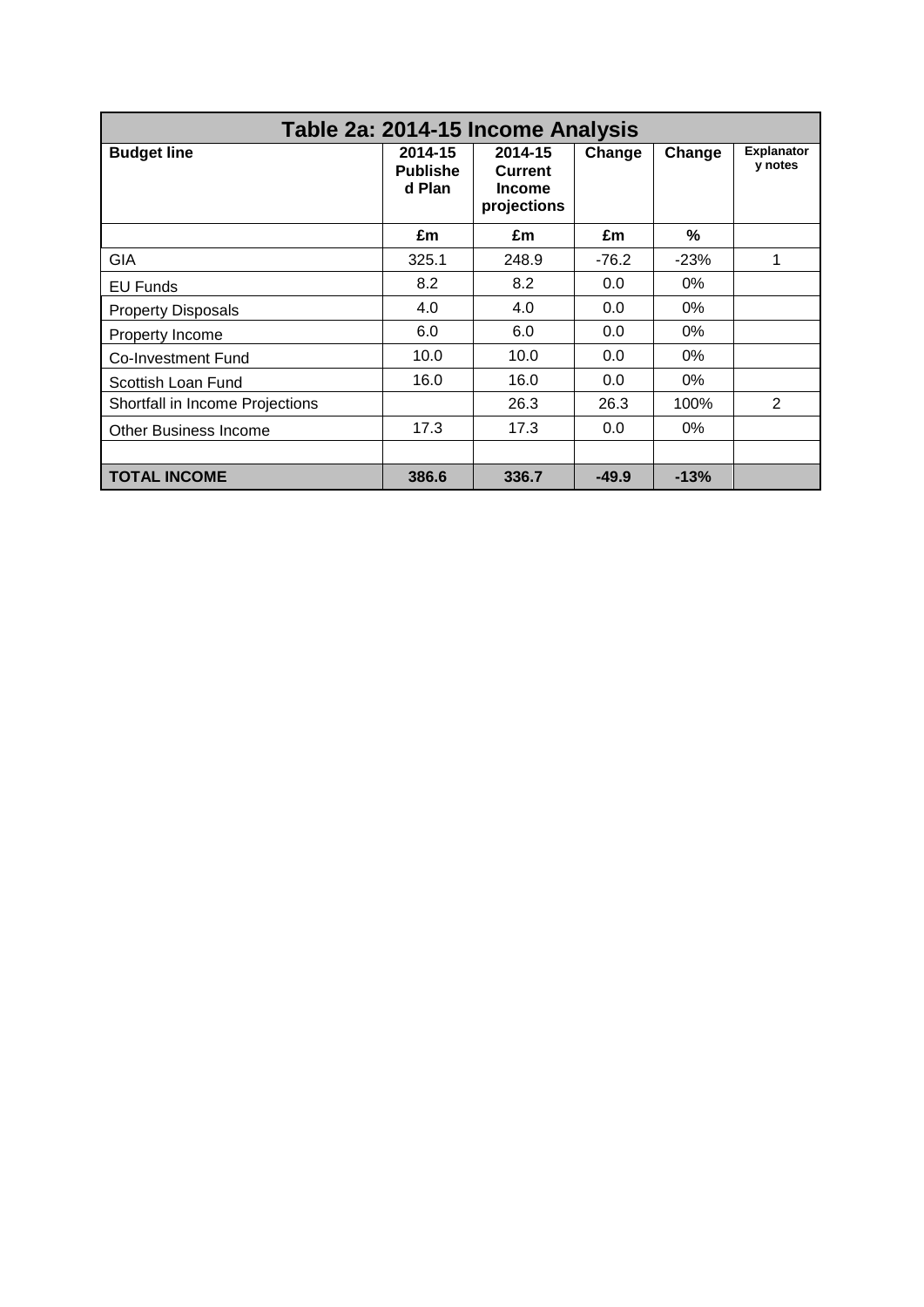| Table 2b: 2014-15 Expenditure Summary by theme                               |                                     |                                               |         |        |                             |
|------------------------------------------------------------------------------|-------------------------------------|-----------------------------------------------|---------|--------|-----------------------------|
| <b>Budget line</b>                                                           | 2014-15<br><b>Published</b><br>Plan | 2014-15<br><b>Draft</b><br><b>Expenditure</b> | Change  | Change | <b>Explanatory</b><br>notes |
|                                                                              | £m                                  | £m                                            | £m      | $\%$   |                             |
| <b>Globally Competitive Business</b>                                         |                                     |                                               |         |        |                             |
| Strategy, Leadership and Organisational                                      |                                     |                                               |         |        |                             |
| development<br>Domestic Market Development                                   | 14.7                                | 14.7                                          | 0.0     | 0%     |                             |
| <b>Business Efficiency</b>                                                   |                                     |                                               |         |        |                             |
| Innovation and R&D Support                                                   | 43.0                                | 28.0                                          | $-15.0$ | $-35%$ | 3                           |
| RSA and SMART Support                                                        | 36.4                                | 36.4                                          | 0.0     | 0%     |                             |
| <b>Enterprise Support Programmes</b>                                         | 4.0                                 | 4.0                                           | 0.0     | 0%     |                             |
| Internationalisation, including export market<br>development & GlobalScot    | 17.9                                | 17.9                                          | 0.0     | 0%     |                             |
| Commercialisation - Development & Exploitation<br>of Intellectual Assets     | 7.0                                 | 7.0                                           | 0.0     | 0%     |                             |
| Direct staff costs supporting globally competitive<br>businesses             | 32.0                                | 32.0                                          | 0.0     | 0%     |                             |
| <b>TOTAL</b>                                                                 | 155.0                               | 140.0                                         | $-15.0$ | $-10%$ |                             |
| <b>Globally Competitive Sectors</b>                                          |                                     |                                               |         |        |                             |
| Industry Sector project support                                              | 15.1                                | 15.1                                          | 0.0     | 0%     |                             |
| Direct staff costs supporting globally competitive<br>sectors                | 8.6                                 | 8.6                                           | 0.0     | 0%     |                             |
| <b>TOTAL</b>                                                                 | 23.7                                | 23.7                                          | 0.0     | 0%     |                             |
| <b>Globally Competitive Bus Environment</b>                                  |                                     |                                               |         |        |                             |
| <b>Business Infrastructure Projects</b>                                      | 35.2                                | 35.2                                          | 0.0     | 0%     |                             |
| Equity Investments and Loans                                                 | 39.2                                | 39.2                                          | 0.0     | 0%     |                             |
| Equity Investments and Loans - Renewable<br>Energy Investment Fund (REIF)    | 69.8                                | 34.9                                          | $-34.9$ | $-50%$ | 4                           |
| <b>Property Portfolio Operational Costs</b>                                  | 7.6                                 | 7.6                                           | 0.0     | 0%     |                             |
| Direct staff costs supporting a globally<br>competitive business environment | 6.3                                 | 6.3                                           | 0.0     | 0%     |                             |
| <b>TOTAL</b>                                                                 | 158.1                               | 123.2                                         | $-34.9$ | $-22%$ |                             |
| <b>Marketing, Research &amp; Stakeholder</b><br><b>Engagement</b>            |                                     |                                               |         |        |                             |
| Domestic                                                                     | 2.0                                 | 2.0                                           | 0.0     | 0%     |                             |
| Overseas, including promotion of Scotland                                    | 4.6                                 | 4.6                                           | 0.0     | 0%     |                             |
| <b>TOTAL</b>                                                                 | 6.6                                 | 6.6                                           | 0.0     | $0\%$  |                             |
| <b>Running The Business</b>                                                  |                                     |                                               |         |        |                             |
| Support staff costs                                                          | 13.0                                | 13.0                                          | 0.0     | 0%     |                             |
| <b>Premises and Facilities Management</b>                                    |                                     |                                               |         |        |                             |
| Domestic                                                                     | 13.0                                | 13.0                                          | 0.0     | 0%     |                             |
| Overseas                                                                     | 6.3                                 | 6.3                                           | 0.0     | 0%     |                             |
| Corporate services, including ICT, Legal, Travel<br>etc                      | 10.9                                | 10.9                                          | 0.0     | 0%     |                             |
| <b>TOTAL</b>                                                                 | 43.2                                | 43.2                                          | 0.0     | 0%     |                             |
|                                                                              |                                     |                                               |         |        |                             |
| <b>TOTAL CASH INVESTMENT</b>                                                 | 386.6                               | 336.7                                         | $-49.9$ | $-13%$ |                             |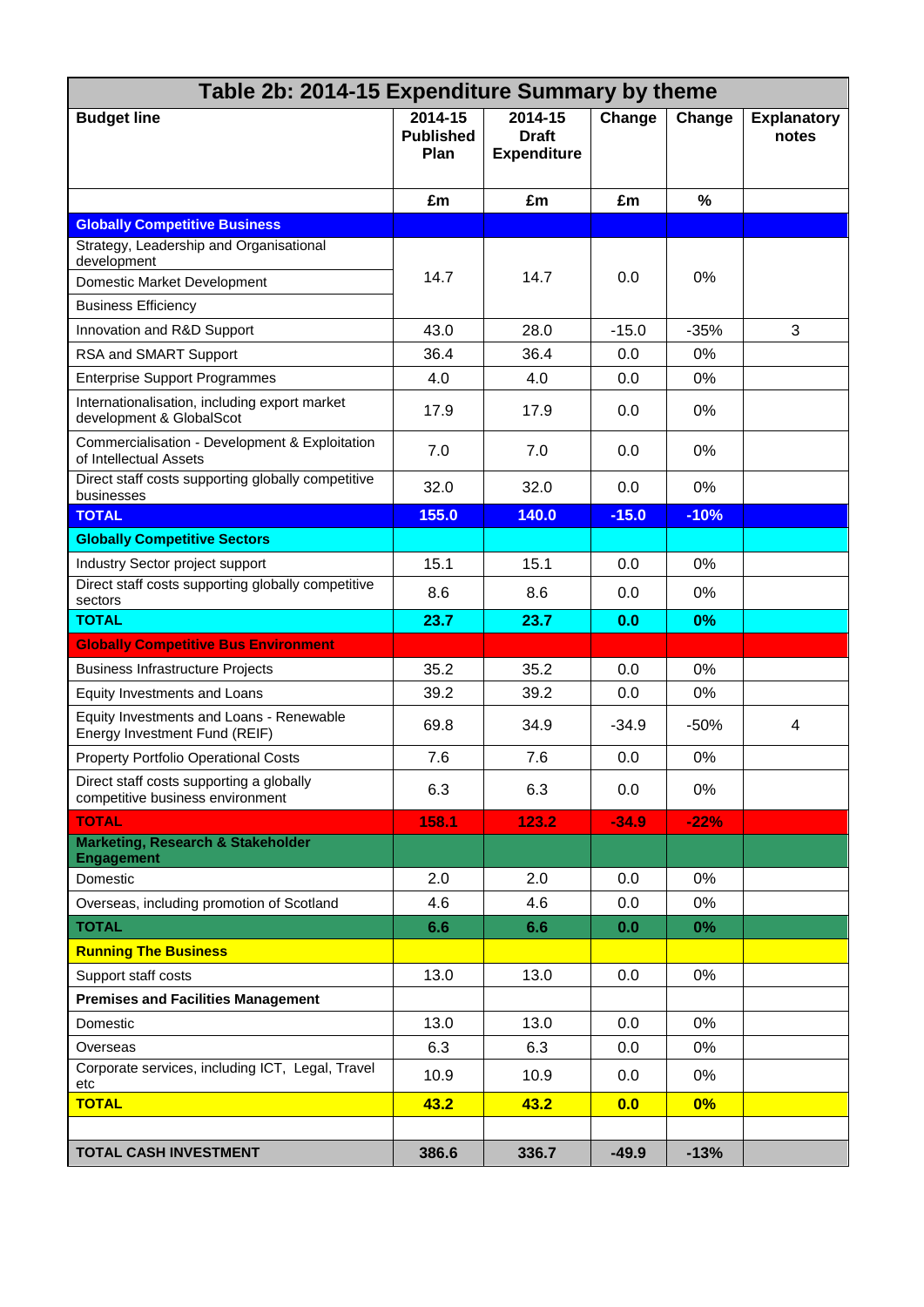|                                                              | Table 3a: 2013-14 Published Plan y 2014-15 Current Income<br>projections |                                                           |         |        |                                    |  |  |  |  |  |  |  |  |
|--------------------------------------------------------------|--------------------------------------------------------------------------|-----------------------------------------------------------|---------|--------|------------------------------------|--|--|--|--|--|--|--|--|
|                                                              | 2013/14<br><b>Published</b><br>Plan                                      | 2014/15<br><b>Current</b><br>Income<br><b>Projections</b> | Change  | Change | <b>Explanatory</b><br><b>Notes</b> |  |  |  |  |  |  |  |  |
|                                                              | £m                                                                       | £m                                                        | £m      | $\%$   |                                    |  |  |  |  |  |  |  |  |
| Grant in Aid - baseline                                      | 231.1                                                                    | 220.1                                                     | $-11.0$ | -5%    |                                    |  |  |  |  |  |  |  |  |
| Reduction to baseline budget<br>(Strategic Forum adjustment) | $-10.8$                                                                  | $-17.3$                                                   | $-6.5$  | 60%    |                                    |  |  |  |  |  |  |  |  |
| Anticipated in-year transfers (net)                          | 44.2                                                                     | 46.1                                                      | 1.9     | 4%     |                                    |  |  |  |  |  |  |  |  |
| <b>Total anticipated Grant in Aid</b>                        | 264.5                                                                    | 248.9                                                     | $-15.6$ | $-6%$  | 1                                  |  |  |  |  |  |  |  |  |
|                                                              |                                                                          |                                                           |         |        |                                    |  |  |  |  |  |  |  |  |
| <b>EU Funds</b>                                              | 7.3                                                                      | 8.2                                                       | 0.9     | 12%    |                                    |  |  |  |  |  |  |  |  |
| <b>Property Disposals</b>                                    | 16.5                                                                     | 4.0                                                       | $-12.5$ | $-76%$ | 2                                  |  |  |  |  |  |  |  |  |
| Property Income                                              | 6.5                                                                      | 6.0                                                       | $-0.5$  | $-8%$  |                                    |  |  |  |  |  |  |  |  |
| Co-Investment Fund                                           | 10.0                                                                     | 10.0                                                      | 0.0     | $0\%$  |                                    |  |  |  |  |  |  |  |  |
| Scottish Loan Fund                                           | 15.0                                                                     | 16.0                                                      | 1.0     | 7%     |                                    |  |  |  |  |  |  |  |  |
| Shortfall in Income Projections                              |                                                                          | 26.3                                                      | 26.3    | 100%   | 3                                  |  |  |  |  |  |  |  |  |
| <b>Other Business Income</b>                                 | 16.6                                                                     | 17.3                                                      | 0.7     | 4%     |                                    |  |  |  |  |  |  |  |  |
|                                                              |                                                                          |                                                           |         |        |                                    |  |  |  |  |  |  |  |  |
| <b>TOTAL INCOME</b>                                          | 336.4                                                                    | 336.7                                                     | 0.3     | 0%     |                                    |  |  |  |  |  |  |  |  |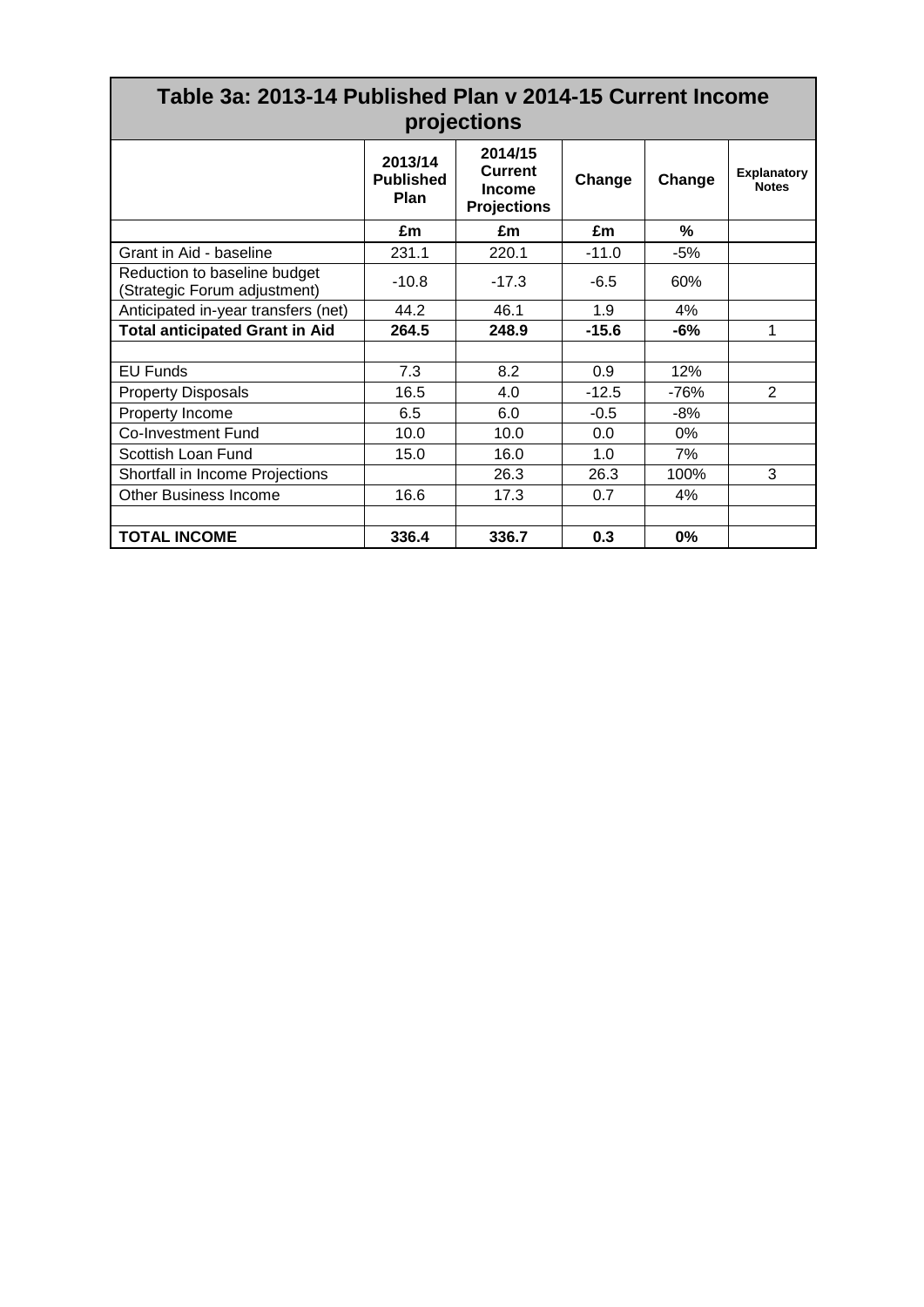| Table 3b: 2013-14 Published Plan v 2014-15 Current Expenditure                  |                                     |                                               |        |        |                                    |
|---------------------------------------------------------------------------------|-------------------------------------|-----------------------------------------------|--------|--------|------------------------------------|
|                                                                                 | projections                         |                                               |        |        |                                    |
|                                                                                 | 2013/14<br><b>Published</b><br>Plan | 2014/15<br><b>Draft</b><br><b>Expenditure</b> | Change | Change | <b>Explanatory</b><br><b>Notes</b> |
|                                                                                 | £m                                  | £m                                            | £m     | $\%$   |                                    |
| <b>Globally Competitive Business</b>                                            |                                     |                                               |        |        |                                    |
| Strategy, Leadership and Organisational                                         |                                     |                                               |        |        |                                    |
| development                                                                     | 14.5                                | 14.7                                          | 0.2    | 1%     |                                    |
| <b>Domestic Market Development</b>                                              |                                     |                                               |        |        |                                    |
| <b>Business Efficiency</b>                                                      |                                     |                                               |        |        |                                    |
| Innovation and R&D Support                                                      | 29.1                                | 28.0                                          | $-1.1$ | $-4%$  |                                    |
| RSA and SMART Support                                                           | 35.0                                | 36.4                                          | 1.4    | 4%     | 4                                  |
| <b>Enterprise Support Programmes</b>                                            | 4.5                                 | 4.0                                           | $-0.5$ | $-11%$ |                                    |
| Internationalisation, including export market<br>development & GlobalScot       | 17.5                                | 17.9                                          | 0.4    | 2%     |                                    |
| Commercialisation - Development &<br><b>Exploitation of Intellectual Assets</b> | 8.0                                 | 7.0                                           | $-1.0$ | $-13%$ | 5                                  |
| Direct staff costs supporting globally<br>competitive businesses                | 31.2                                | 32.0                                          | 0.8    | 3%     |                                    |
| <b>TOTAL</b>                                                                    | 139.8                               | 140.0                                         | 0.2    | 0%     |                                    |
| <b>Globally Competitive Sectors</b>                                             |                                     |                                               |        |        |                                    |
| Industry Sector project support                                                 | 13.6                                | 15.1                                          | 1.5    | 11%    | 6                                  |
| Direct staff costs supporting globally                                          | 8.4                                 | 8.6                                           | 0.2    | 2%     |                                    |
| competitive sectors<br><b>TOTAL</b>                                             | 22.0                                | 23.7                                          | 1.7    | 8%     |                                    |
| <b>Globally Competitive Bus iness</b>                                           |                                     |                                               |        |        |                                    |
| <b>Environment</b>                                                              |                                     |                                               |        |        |                                    |
| <b>Business Infrastructure Projects</b>                                         | 41.3                                | 35.2                                          | $-6.1$ | $-15%$ | $\overline{7}$                     |
| Equity Investments and Loans (inc Scottish<br>Loan Fund)                        | 36.1                                | 39.2                                          | 3.1    | 9%     | 8                                  |
| Equity Investments and Loans - Renewable<br>Energy Investment Fund (REIF)       | 31.5                                | 34.9                                          | 3.4    | 11%    | 9                                  |
| <b>Property Portfolio Operational Costs</b>                                     | 8.1                                 | 7.6                                           | $-0.5$ | -6%    |                                    |
| Direct staff costs supporting a globally                                        | 6.2                                 | 6.3                                           | 0.1    | 2%     |                                    |
| competitive business environment                                                |                                     |                                               |        |        |                                    |
| <b>TOTAL</b>                                                                    | 123.2                               | 123.2                                         | 0.0    | 0%     |                                    |
| <b>Marketing, Research &amp; Stakeholder</b><br><b>Engagement</b>               |                                     |                                               |        |        |                                    |
| Domestic                                                                        | 2.3                                 | 2.0                                           | $-0.3$ | $-13%$ |                                    |
| Overseas, including promotion of Scotland                                       | 4.6                                 | 4.6                                           | 0.0    | 0%     |                                    |
| <b>TOTAL</b>                                                                    | 6.9                                 | 6.6                                           | $-0.3$ | $-4%$  |                                    |
| <b>Running The Business</b>                                                     |                                     |                                               |        |        |                                    |
| Support staff costs                                                             | 12.7                                | 13.0                                          | 0.3    | 2%     |                                    |
| <b>Premises and Facilities Management</b>                                       |                                     |                                               |        |        |                                    |
| Domestic                                                                        | 13.3                                | 13.0                                          | $-0.3$ | $-2%$  |                                    |
| Overseas                                                                        | 6.3                                 | 6.3                                           | 0.0    | 0%     |                                    |
| Corporate services, including ICT, Legal,<br>Travel etc                         | 12.2                                | 10.9                                          | $-1.3$ | $-11%$ | 10                                 |
| <b>TOTAL</b>                                                                    | 44.5                                | 43.2                                          | $-1.3$ | $-3%$  |                                    |
|                                                                                 |                                     |                                               |        |        |                                    |
| <b>TOTAL CASH INVESTMENT</b>                                                    | 336.4                               | 336.7                                         | 0.3    | 0%     |                                    |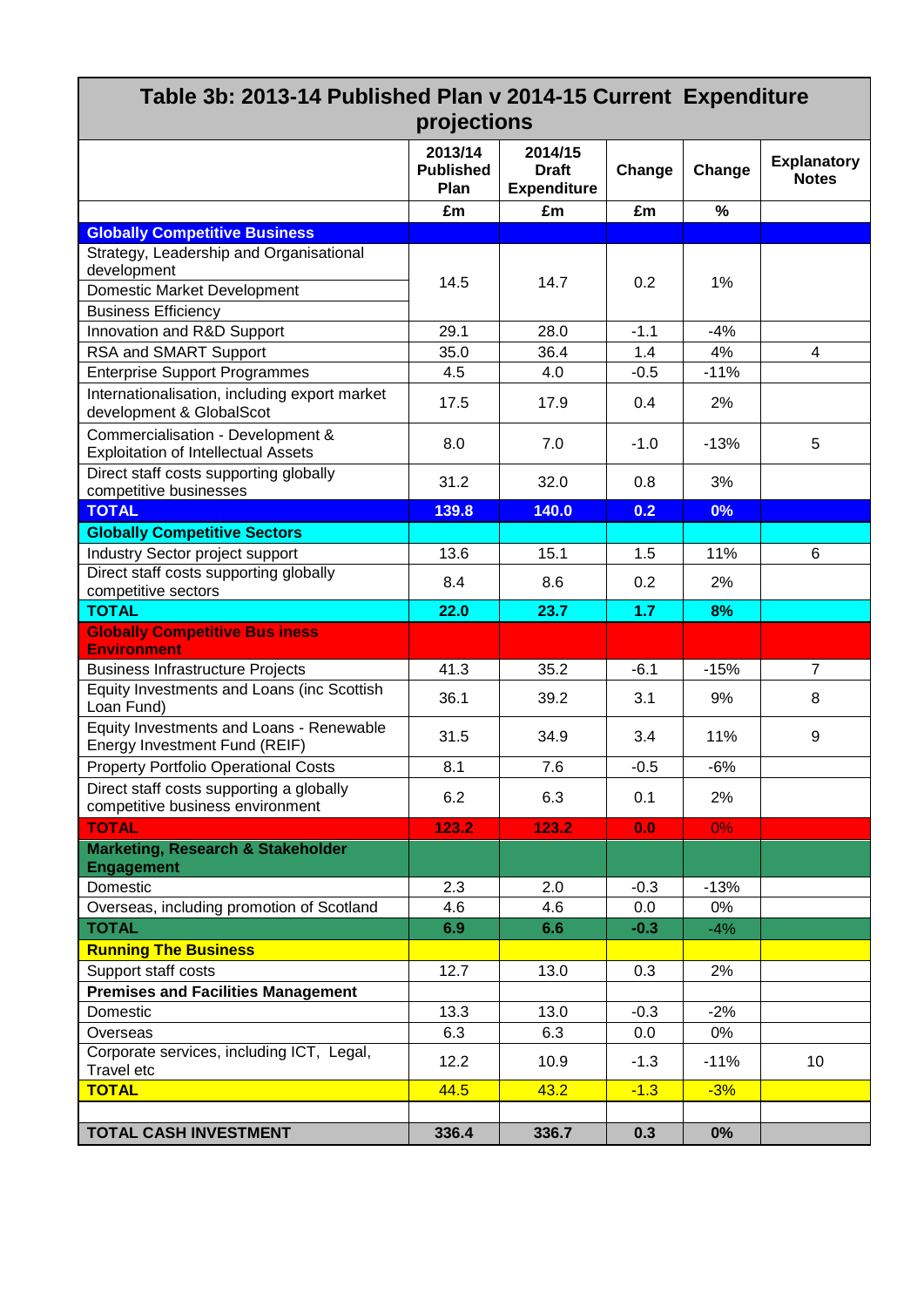| Table 4a: 2010/11 to 2015/16 Income Summary                      |                                     |                                     |                                     |                                     |                                                    |                                                           |  |  |  |  |  |  |  |
|------------------------------------------------------------------|-------------------------------------|-------------------------------------|-------------------------------------|-------------------------------------|----------------------------------------------------|-----------------------------------------------------------|--|--|--|--|--|--|--|
|                                                                  | 2010-11<br><b>Published</b><br>Plan | 2011-12<br><b>Published</b><br>Plan | 2012-13<br><b>Published</b><br>Plan | 2013-14<br><b>Published</b><br>Plan | 2014-15<br>Current<br><b>Income</b><br>projections | 2015-16<br><b>Current</b><br><b>Income</b><br>projections |  |  |  |  |  |  |  |
|                                                                  | £m                                  | £m                                  | £m                                  | £m                                  | £m                                                 | £m                                                        |  |  |  |  |  |  |  |
| Grant in Aid (net)                                               | 201.3                               | 238.1                               | 230.9                               | 264.5                               | 248.9                                              | 259.9                                                     |  |  |  |  |  |  |  |
| Grant contribution from<br>UK Business, Innovation<br>and Skills | 12.0                                |                                     |                                     |                                     |                                                    |                                                           |  |  |  |  |  |  |  |
| <b>EU Funds</b>                                                  | 12.0                                | 12.0                                | 11.0                                | 7.3                                 | 8.2                                                | 8.3                                                       |  |  |  |  |  |  |  |
| <b>Property Disposals</b>                                        | 20.0                                | 35.6                                | 23.0                                | 16.5                                | 4.0                                                | 4.0                                                       |  |  |  |  |  |  |  |
| Property Income                                                  | 8.0                                 | 5.0                                 | 7.0                                 | 6.5                                 | 6.0                                                | 6.0                                                       |  |  |  |  |  |  |  |
| <b>Co-Investment Fund</b>                                        | 16.7                                | 14.2                                | 10.0                                | 10.0                                | 10.0                                               | 10.0                                                      |  |  |  |  |  |  |  |
| Scottish Loan Fund                                               |                                     | 10.0                                | 10.0                                | 15.0                                | 16.0                                               | 10.0                                                      |  |  |  |  |  |  |  |
| Shortfall in Income<br>Projections                               |                                     |                                     |                                     |                                     | 26.3                                               | 15.3                                                      |  |  |  |  |  |  |  |
| <b>Other Business Income</b>                                     | 6.9                                 | 16.9                                | 14.2                                | 16.6                                | 17.3                                               | 18.8                                                      |  |  |  |  |  |  |  |
|                                                                  |                                     |                                     |                                     |                                     |                                                    |                                                           |  |  |  |  |  |  |  |
| <b>TOTAL INCOME</b>                                              | 276.9                               | 331.8                               | 306.1                               | 336.4                               | 336.7                                              | 332.3                                                     |  |  |  |  |  |  |  |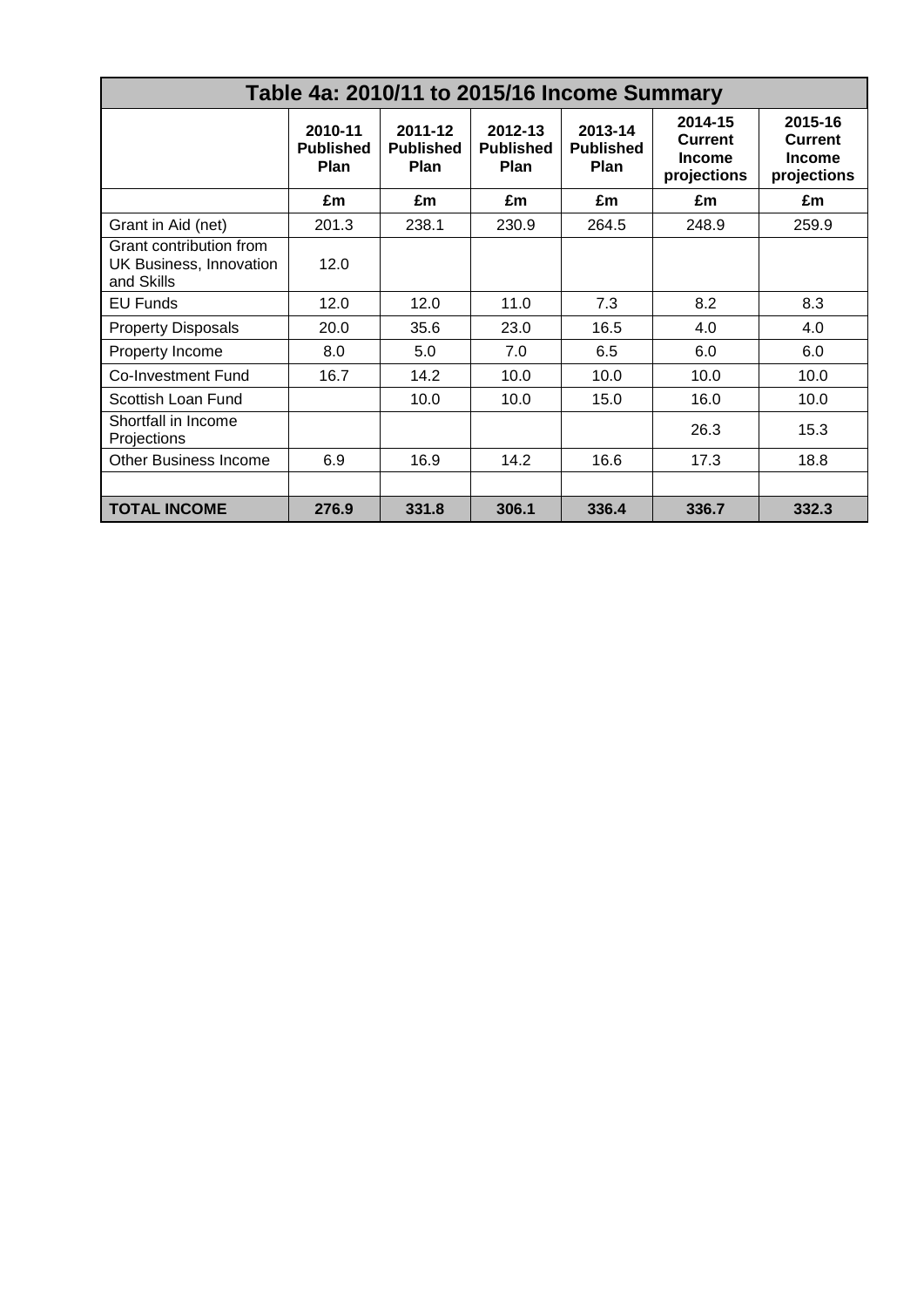| Table 4b: Financial summary for 2010/11 to 2015/16                                 |                                     |                                     |                                     |                                     |                                               |                                               |  |
|------------------------------------------------------------------------------------|-------------------------------------|-------------------------------------|-------------------------------------|-------------------------------------|-----------------------------------------------|-----------------------------------------------|--|
|                                                                                    | 2010-11<br><b>Published</b><br>Plan | 2011-12<br><b>Published</b><br>Plan | 2012-13<br><b>Published</b><br>Plan | 2013-14<br><b>Published</b><br>Plan | 2014-15<br><b>Draft</b><br><b>Expenditure</b> | 2015-16<br><b>Draft</b><br><b>Expenditure</b> |  |
|                                                                                    | £m                                  | £m                                  | £m                                  | £m                                  | £m                                            | £m                                            |  |
| <b>Globally Competitive Business</b>                                               |                                     |                                     |                                     |                                     |                                               |                                               |  |
| Strategy, Leadership and Organisational<br>development                             |                                     |                                     |                                     |                                     |                                               |                                               |  |
| Domestic Market Development                                                        | 12.3                                | 11.2                                | 14.2                                | 14.5                                | 14.7                                          | 13.5                                          |  |
| <b>Business Efficiency</b>                                                         |                                     |                                     |                                     |                                     |                                               |                                               |  |
| Innovation and R&D Support                                                         | 17.2                                | 22.3                                | 19.3                                | 29.1                                | 28.0                                          | 25.0                                          |  |
| RSA and SMART Support                                                              |                                     | 43.2                                | 43.2                                | 35.0                                | 36.4                                          | 36.4                                          |  |
| <b>Enterprise Support Programmes</b>                                               | 6.5                                 | 5.6                                 | 6.0                                 | 4.5                                 | 4.0                                           | 3.0                                           |  |
| Internationalisation, including export market<br>development & GlobalScot          | 9.9                                 | 13.0                                | 15.8                                | 17.5                                | 17.9                                          | 16.8                                          |  |
| Commercialisation - Development &<br><b>Exploitation of Intellectual Assets</b>    | 24.2                                | 16.3                                | 8.0                                 | 8.0                                 | 7.0                                           | 7.0                                           |  |
| Direct staff costs supporting globally<br>competitive businesses                   | 28.6                                | 29.2                                | 30.5                                | 31.2                                | 32.0                                          | 32.7                                          |  |
| <b>TOTAL</b>                                                                       | 98.7                                | 140.8                               | 137.0                               | 139.8                               | 140.0                                         | 134.4                                         |  |
| <b>Globally Competitive Sectors</b>                                                |                                     |                                     |                                     |                                     |                                               |                                               |  |
| Industry Sector project support                                                    | 16.1                                | 14.7                                | 15.1                                | 13.6                                | 15.1                                          | 15.1                                          |  |
| Direct staff costs supporting globally<br>competitive sectors                      | 12.6                                | 8.1                                 | 7.7                                 | 8.4                                 | 8.6                                           | 8.8                                           |  |
| <b>TOTAL</b>                                                                       | 28.7                                | 22.8                                | 22.8                                | 22.0                                | 23.7                                          | 23.9                                          |  |
| <b>Globally</b><br><b>Competitive</b><br><b>Business</b><br><b>Environment</b>     |                                     |                                     |                                     |                                     |                                               |                                               |  |
| <b>Business Infrastructure Projects</b>                                            | 31.4                                | 55.3                                | 49.3                                | 41.3                                | 35.2                                          | 46.1                                          |  |
| Equity Investments and Loans (inc Scottish<br>Loan Fund)                           | 26.7                                | 36.0                                | 31.0                                | 36.1                                | 39.2                                          | 31.5                                          |  |
| Equity Investments and Loans - Renewable<br>Energy Investment Fund (REIF)          |                                     |                                     |                                     | 31.5                                | 34.9                                          | 34.9                                          |  |
| Urban Regeneration Company and Local<br>Regeneration Support (Ring-fenced funding) | 25.0                                | 12.5                                |                                     |                                     |                                               |                                               |  |
| Property Portfolio Operational Costs                                               | 9.2                                 | 7.6                                 | 7.2                                 | 8.1                                 | 7.6                                           | 7.1                                           |  |
| Direct staff costs supporting a globally<br>competitive business environment       | 5.5                                 | 4.5                                 | 4.8                                 | 6.2                                 | 6.3                                           | 6.4                                           |  |
| <b>TOTAL</b>                                                                       | 97.8                                | 115.9                               | 92.3                                | 123.2                               | 123.2                                         | 126.0                                         |  |
| Marketing,<br>Research &<br><b>Stakeholder</b><br><b>Engagement</b>                |                                     |                                     |                                     |                                     |                                               |                                               |  |
| Domestic                                                                           | 3.4                                 | 2.4                                 | 3.1                                 | 2.3                                 | 2.0                                           | 2.0                                           |  |
| Overseas, including promotion of Scotland                                          | 5.3                                 | 4.3                                 | 5.5                                 | 4.6                                 | 4.6                                           | 4.6                                           |  |
| <b>TOTAL</b>                                                                       | 8.7                                 | 6.7                                 | 8.6                                 | 6.9                                 | 6.6                                           | 6.6                                           |  |
| <b>Running The Business</b>                                                        |                                     |                                     |                                     |                                     |                                               |                                               |  |
| Support staff costs                                                                | 11.9                                | 12.8                                | 12.4                                | 12.7                                | 13.0                                          | 13.4                                          |  |
| <b>Premises and Facilities Management</b>                                          |                                     |                                     |                                     |                                     |                                               |                                               |  |
| Domestic                                                                           | 10.8                                | 14.7                                | 14.2                                | 13.3                                | 13.0                                          | 12.7                                          |  |
| Overseas                                                                           | 5.1                                 | 5.5                                 | 6.1                                 | 6.3                                 | 6.3                                           | 6.3                                           |  |
| Corporate services, including ICT, Legal,<br>Travel etc                            | 13.2                                | 12.6                                | 12.7                                | 12.2                                | 10.9                                          | 9.0                                           |  |
| <b>Efficiency Investment</b>                                                       | 2.0                                 | 0.0                                 | 0.0                                 | 0.0                                 | 0.0                                           | 0.0                                           |  |
| <b>TOTAL</b>                                                                       | 43.0                                | 45.6                                | 45.4                                | 44.5                                | 43.2                                          | 41.4                                          |  |
|                                                                                    |                                     |                                     |                                     |                                     |                                               |                                               |  |
| TOTAL CASH INVESTMENT                                                              | 276.9                               | 331.8                               | 306.1                               | 336.4                               | 336.7                                         | 332.3                                         |  |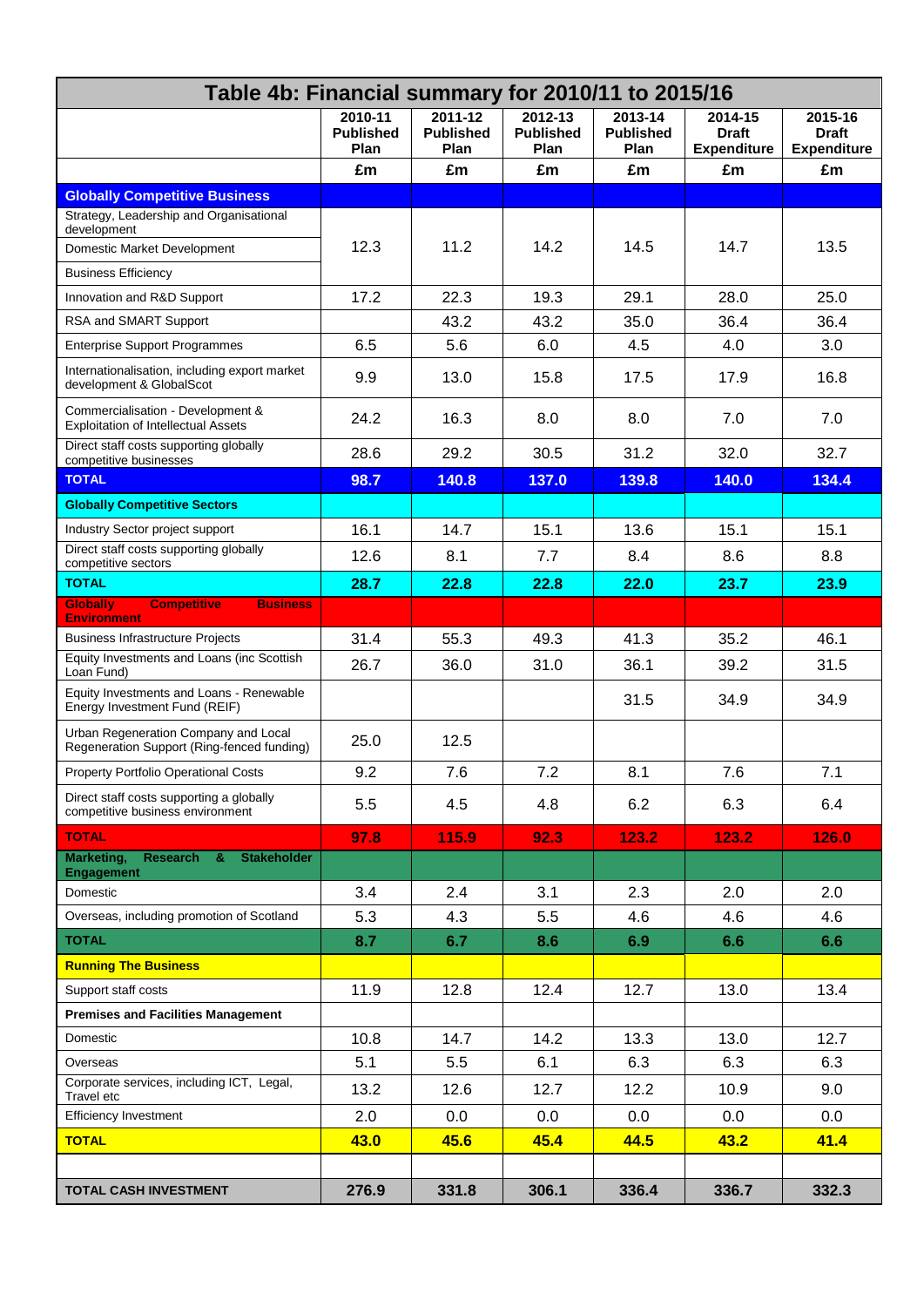| <b>Table 5: Reconciliation to Grant in Aid</b>                |                                     |                                     |                                     |                                     |                                                           |                                                               |        |                                      |  |  |  |  |
|---------------------------------------------------------------|-------------------------------------|-------------------------------------|-------------------------------------|-------------------------------------|-----------------------------------------------------------|---------------------------------------------------------------|--------|--------------------------------------|--|--|--|--|
|                                                               | 2010-11<br><b>Published</b><br>Plan | 2011-12<br><b>Published</b><br>Plan | 2012-13<br><b>Published</b><br>Plan | 2013-14<br><b>Published</b><br>Plan | 2014-15<br><b>Current</b><br><b>Income</b><br>projections | Change<br>between<br>published<br>13/14 and<br>draft<br>14/15 | Change | <b>Explanatory</b><br>notes (Note 1) |  |  |  |  |
|                                                               | £m                                  | £m                                  | £m                                  | £m                                  | £m                                                        | £m                                                            | %      |                                      |  |  |  |  |
| Grant in Aid (net)                                            | 201.3                               | 238.1                               | 230.9                               | 264.5                               | 248.9                                                     | $-15.6$                                                       | $-6%$  | $1*$                                 |  |  |  |  |
| Grant contribution from UK<br>Business, Innovation and Skills | 12.0                                |                                     |                                     |                                     |                                                           |                                                               |        |                                      |  |  |  |  |
| EU Funds                                                      | 12.0                                | 12.0                                | 11.0                                | 7.3                                 | 8.2                                                       | 0.9                                                           | 12%    |                                      |  |  |  |  |
| <b>Property Disposals</b>                                     | 20.0                                | 35.6                                | 23.0                                | 16.5                                | 4.0                                                       | $-12.5$                                                       | $-76%$ | $2^*$                                |  |  |  |  |
| Property Income                                               | 8.0                                 | 5.0                                 | 7.0                                 | 6.5                                 | 6.0                                                       | $-0.5$                                                        | -8%    |                                      |  |  |  |  |
| <b>Co-Investment Fund</b>                                     | 16.7                                | 14.2                                | 10.0                                | 10.0                                | 10.0                                                      | 0.0                                                           | $0\%$  |                                      |  |  |  |  |
| Scottish Loan Fund                                            |                                     | 10.0                                | 10.0                                | 15.0                                | 16.0                                                      | 1.0                                                           | 7%     |                                      |  |  |  |  |
| Shortfall in Income Projections                               |                                     |                                     |                                     |                                     | 26.3                                                      | 26.3                                                          | 100%   | $3^*$                                |  |  |  |  |
| <b>Other Business Income</b>                                  | 6.9                                 | 16.9                                | 14.2                                | 16.6                                | 17.3                                                      | 0.7                                                           | 4%     |                                      |  |  |  |  |
|                                                               |                                     |                                     |                                     |                                     |                                                           |                                                               |        |                                      |  |  |  |  |
| <b>TOTAL INCOME</b>                                           | 276.9                               | 331.8                               | 306.1                               | 336.4                               | 336.7                                                     | 0.3                                                           | 0%     |                                      |  |  |  |  |

\* covered in explanatory notes for

Table 3a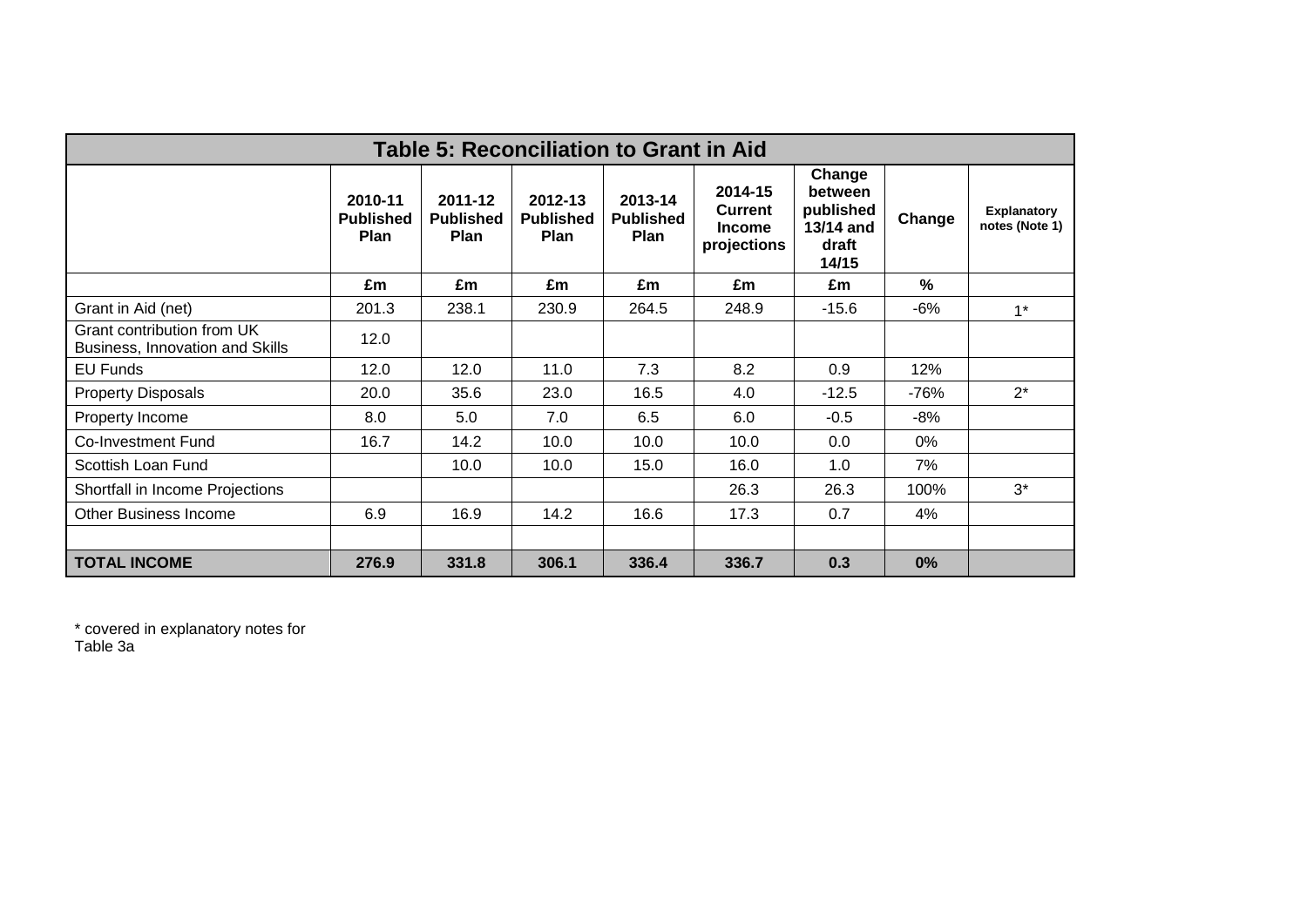|                                                                                                                                       | Table 6: Capital and Resource Plans - 2011-12 to 2015-16 |                |          |                                     |              |          |                                     |                |          |                                               |                          |          |                                               |                          |                 |
|---------------------------------------------------------------------------------------------------------------------------------------|----------------------------------------------------------|----------------|----------|-------------------------------------|--------------|----------|-------------------------------------|----------------|----------|-----------------------------------------------|--------------------------|----------|-----------------------------------------------|--------------------------|-----------------|
|                                                                                                                                       | 2011-12<br><b>Published</b><br>Plan                      | Capital        | Resource | 2012-13<br><b>Published</b><br>Plan | Capital      | Resource | 2013-14<br><b>Published</b><br>Plan | Capital        | Resource | 2014-15<br><b>Draft</b><br><b>Expenditure</b> | Capital                  | Resource | 2015-16<br><b>Draft</b><br><b>Expenditure</b> | Capital                  | <b>Resource</b> |
|                                                                                                                                       | £m                                                       | £m             | £m       | £m                                  | £m           | £m       | £m                                  | £m             | £m       | £m                                            | £m                       | £m       | £m                                            | £m                       | £m              |
| <b>Globally</b><br><b>Competitive</b><br><b>Business</b>                                                                              |                                                          |                |          |                                     |              |          |                                     |                |          |                                               |                          |          |                                               |                          |                 |
| Strategy,<br>Leadership<br>and<br>Organisational<br>development<br>Domestic<br>Market<br>Development<br><b>Business</b><br>Efficiency | 11.2                                                     | $\sim$         | 11.2     | 14.2                                | $\sim$       | 14.2     | 14.5                                | $\sim$         | 14.5     | 14.7                                          | $\sim$                   | 14.7     | 13.5                                          | $\blacksquare$           | 13.5            |
| Innovation and<br>R&D Support                                                                                                         | 22.3                                                     | 16.7           | 5.6      | 19.3                                | 4.3          | 15.0     | 29.1                                | 13.3           | 15.8     | 28.0                                          | 7.5                      | 20.5     | 25.0                                          | 9.6                      | 15.4            |
| RSA and<br><b>SMART</b><br>Support                                                                                                    | 43.2                                                     | 42.9           | 0.3      | 43.2                                | 42.9         | 0.3      | 35.0                                | 34.8           | 0.2      | 36.4                                          | 36.2                     | 0.2      | 36.4                                          | 36.2                     | 0.2             |
| Enterprise<br>Support<br>Programmes                                                                                                   | 5.6                                                      | $\mathbf{r}$   | 5.6      | 6.0                                 | $\mathbf{r}$ | 6.0      | 4.5                                 | $\sim$         | 4.5      | 4.0                                           | $\sim$                   | 4.0      | 3.0                                           | $\overline{\phantom{a}}$ | 3.0             |
| Internationalis<br>ation, including<br>export market<br>development &<br>GlobalScot                                                   | 13.0                                                     | $\blacksquare$ | 13.0     | 15.8                                | $\sim$       | 15.8     | 17.5                                | $\blacksquare$ | 17.5     | 17.9                                          | $\blacksquare$           | 17.9     | 16.8                                          | $\blacksquare$           | 16.8            |
| Commercialisa<br>tion -<br>Development<br>& Exploitation<br>of Intellectual<br>Assets                                                 | 16.3                                                     | $\mathbf{r}$   | 16.3     | 8.0                                 | $\sim$       | 8.0      | 8.0                                 | $\overline{a}$ | 8.0      | 7.0                                           | $\sim$                   | 7.0      | $7.0$                                         | $\overline{\phantom{a}}$ | 7.0             |
| Direct staff<br>costs<br>supporting<br>globally<br>competitive                                                                        | 29.2                                                     | $\blacksquare$ | 29.2     | 30.5                                | $\sim$       | 30.5     | 31.2                                | $\sim$         | 31.2     | 32.0                                          | $\overline{\phantom{a}}$ | 32.0     | 32.7                                          | $\overline{\phantom{a}}$ | 32.7            |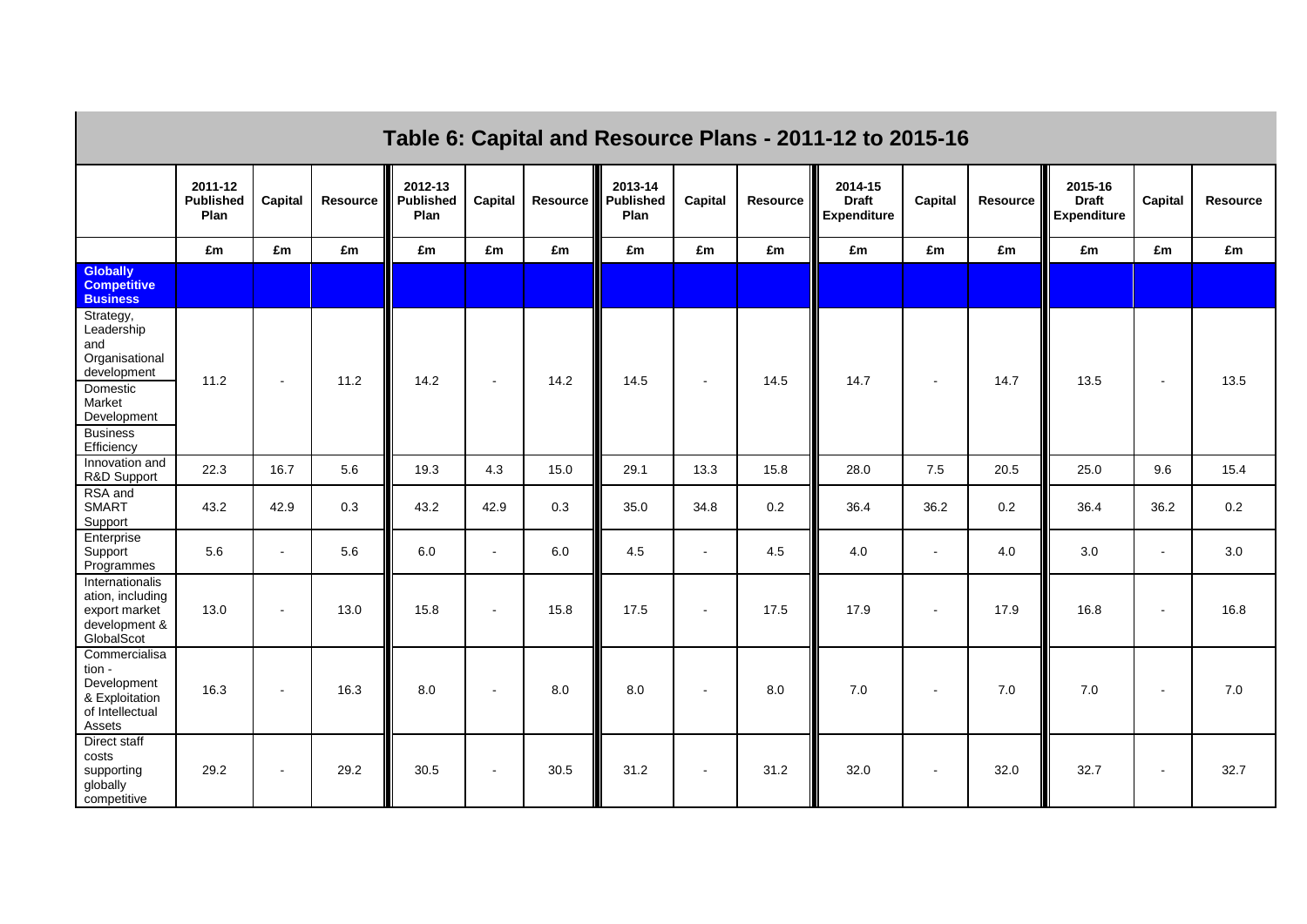| businesses                                                                               |       |                |           |        |        |                |         |                |                |                       |                |                |                          |                          |                |
|------------------------------------------------------------------------------------------|-------|----------------|-----------|--------|--------|----------------|---------|----------------|----------------|-----------------------|----------------|----------------|--------------------------|--------------------------|----------------|
| <b>TOTAL</b>                                                                             | 140.8 | 59.6           | 81.2      | 137.0  | 47.2   | 89.8           | 139.8   | 48.1           | 91.7           | 140.0                 | 43.7           | 96.3           | 134.4                    | 45.8                     | 88.6           |
| <b>Globally</b><br><b>Competitive</b><br><b>Sectors</b>                                  |       |                |           |        |        |                |         |                |                |                       |                |                |                          |                          |                |
| Industry<br>Sector project<br>support                                                    | 14.7  | $\blacksquare$ | 14.7      | 15.1   | $\sim$ | 15.1           | 13.6    | 1.3            | 12.3           | 15.1                  | 0.1            | 15.0           | 15.1                     | 0.1                      | 15.0           |
| Direct staff<br>costs<br>supporting<br>globally<br>competitive<br>sectors                | 8.1   | $\sim$         | 8.1       | 7.7    | $\sim$ | 7.7            | 8.4     | $\blacksquare$ | 8.4            | 8.6                   | $\blacksquare$ | 8.6            | 8.8                      | $\sim$                   | $8.8\,$        |
| <b>TOTAL</b>                                                                             | 22.8  | $\sim$         | 22.8      | 22.8   | $\sim$ | 22.8           | 22.0    | 1.3            | 20.7           | 23.7                  | 0.1            | 23.6           | 23.9                     | 0.1                      | 23.8           |
| <b>Globally</b><br><b>Competitive</b><br><b>Business</b><br><b>Environment</b>           |       |                |           |        |        |                |         |                |                |                       |                |                |                          |                          |                |
| <b>Business</b><br>Infrastructure<br>Projects                                            | 55.3  | 53.0           | 2.3       | 49.3   | 45.5   | 3.8            | 41.3    | 39.0           | 2.3            | 35.2                  | 33.4           | 1.8            | 46.1                     | 43.8                     | 2.3            |
| Urban<br>Regeneration<br>Company<br>Support                                              | 12.5  | 12.5           | $\bullet$ | $\sim$ | $\sim$ | $\blacksquare$ | $\sim$  | $\blacksquare$ | $\blacksquare$ | $\tilde{\phantom{a}}$ | $\blacksquare$ | $\blacksquare$ | $\overline{\phantom{a}}$ | $\overline{\phantom{a}}$ | $\blacksquare$ |
| Equity<br>Investments<br>and Loans (inc<br>Scottish Loan<br>Fund)                        | 36.0  | 35.5           | 0.5       | 31.0   | 29.8   | $1.2$          | 36.1    | 34.8           | 1.3            | 39.2                  | 37.8           | 1.4            | 31.5                     | 30.5                     | 1.0            |
| Equity<br>Investments<br>and Loans -<br>Renewable<br>Energy<br>Investment<br>Fund (REIF) |       |                |           |        |        |                | 31.5    | 31.0           |                | 34.9                  | 34.4           | 0.5            | 34.9                     | 34.4                     | 0.5            |
| Property<br>Portfolio<br>Operational<br>Costs                                            | 7.6   | $\blacksquare$ | 7.6       | 7.2    | $\sim$ | 7.2            | 8.1     | $\blacksquare$ | 8.1            | 7.6                   | $\blacksquare$ | 7.6            | 7.1                      | $\sim$                   | 7.1            |
| Direct staff<br>costs<br>supporting a                                                    | 4.5   | $\sim$         | 4.5       | 4.8    | $\sim$ | 4.8            | $6.2\,$ | $\blacksquare$ | 6.2            | 6.3                   | $\blacksquare$ | 6.3            | 6.4                      | $\blacksquare$           | 6.4            |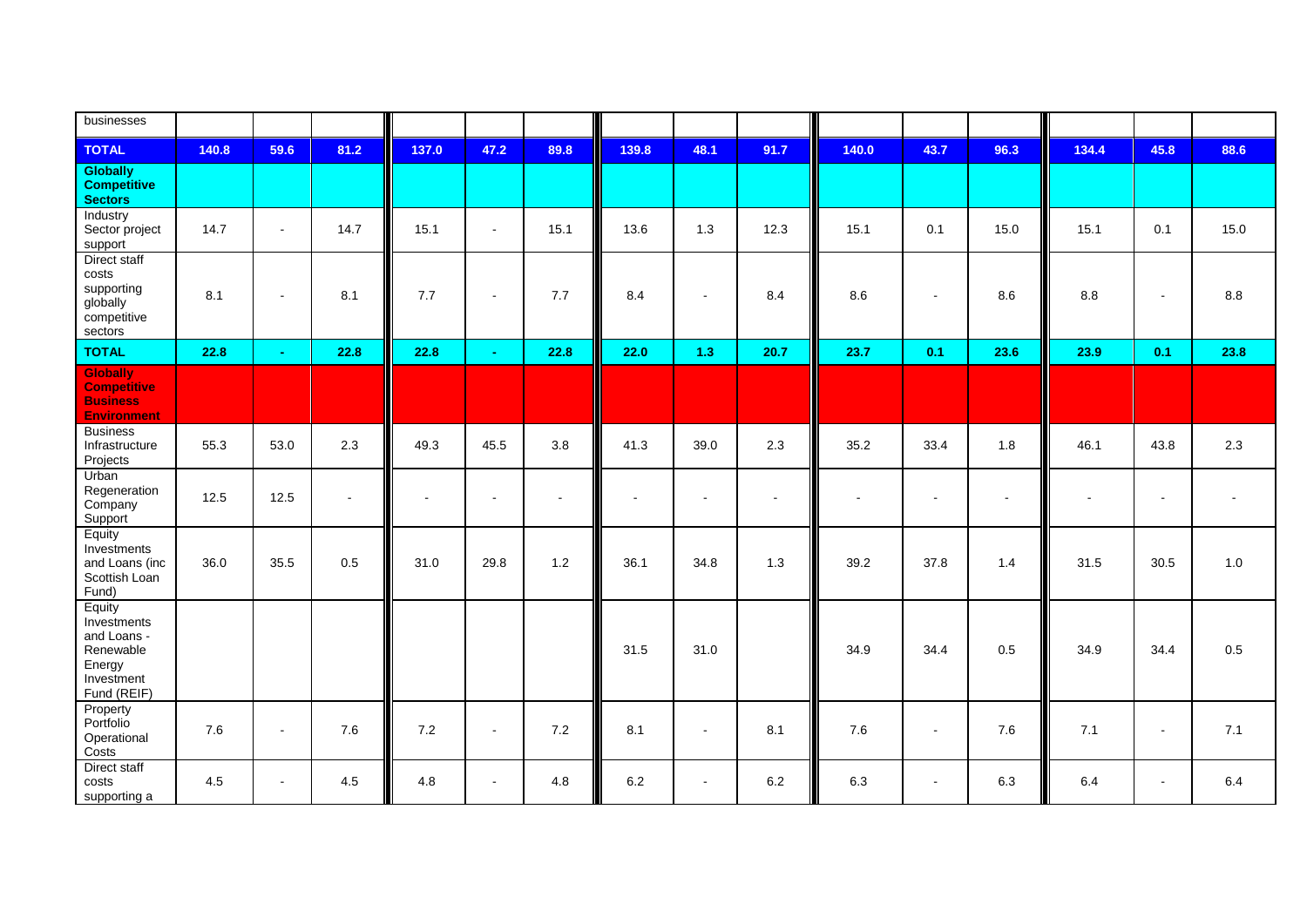| globally<br>competitive<br>business<br>environment                  |                |                |        |                |                |        |        |                |        |        |                          |                |        |                |        |
|---------------------------------------------------------------------|----------------|----------------|--------|----------------|----------------|--------|--------|----------------|--------|--------|--------------------------|----------------|--------|----------------|--------|
| <b>TOTAL</b>                                                        | 115.9          | 101.0          | 14.9   | 92.3           | 75.3           | 17.0   | 123.2  | 104.8          | 17.9   | 123.2  | 105.6                    | 17.6           | 126.0  | 108.7          | 17.3   |
| Marketing,<br>Research &<br><b>Stakeholder</b><br><b>Engagement</b> |                |                |        |                |                |        |        |                |        |        |                          |                |        |                |        |
| Domestic                                                            | 2.4            | $\blacksquare$ | 2.4    | 3.1            | $\blacksquare$ | 3.1    | 2.3    | $\sim$         | 2.3    | 2.0    | $\blacksquare$           | 2.0            | 2.0    | $\blacksquare$ | 2.0    |
| Overseas,<br>including<br>promotion of<br>Scotland                  | 4.3            | $\blacksquare$ | 4.3    | 5.5            | $\sim$         | 5.5    | 4.6    | $\blacksquare$ | 4.6    | 4.6    |                          | 4.6            | 4.6    | $\blacksquare$ | 4.6    |
| <b>TOTAL</b>                                                        | 6.7            | $\sim$         | 6.7    | 8.6            | $\sim$         | 8.6    | 6.9    | $\sim$         | 6.9    | 6.6    |                          | 6.6            | 6.6    | $\sim$         | 6.6    |
| <b>Running The</b><br><b>Business</b>                               |                |                |        |                |                |        |        |                |        |        |                          |                |        |                |        |
| Support staff<br>costs                                              | 12.8           | $\blacksquare$ | 12.8   | 12.4           | $\sim$         | 12.4   | 12.7   | $\mathbf{r}$   | 12.7   | 13.0   | $\blacksquare$           | 13.0           | 13.4   | $\blacksquare$ | 13.4   |
| <b>Premises and</b><br><b>Facilities</b><br><b>Management</b>       |                |                |        |                |                |        |        |                |        |        |                          |                |        |                |        |
| Domestic                                                            | 14.7           | $\sim$         | 14.7   | 14.2           | $\sim$         | 14.2   | 13.3   | $\overline{a}$ | 13.3   | 13.0   | $\sim$                   | 13.0           | 12.7   | $\blacksquare$ | 12.7   |
| Overseas                                                            | $5.5\,$        | $\blacksquare$ | 5.5    | 6.1            | $\sim$         | 6.1    | 6.3    | $\blacksquare$ | 6.3    | 6.3    | $\blacksquare$           | 6.3            | 6.3    | $\blacksquare$ | 6.3    |
| Corporate<br>services.<br>including ICT,<br>Legal, Travel<br>etc    | 12.6           | $\sim$         | 12.6   | 12.7           | $\sim$         | 12.7   | 12.2   | $\blacksquare$ | 12.2   | 10.9   | $\overline{\phantom{a}}$ | 10.9           | 9.0    | $\blacksquare$ | 9.0    |
| Efficiency<br>Investment                                            | $\blacksquare$ | $\blacksquare$ | $\sim$ | $\blacksquare$ | $\blacksquare$ | $\sim$ | $\sim$ | $\sim$         | $\sim$ | $\sim$ | $\sim$                   | $\blacksquare$ | $\sim$ | $\blacksquare$ | $\sim$ |
| <b>TOTAL</b>                                                        | 45.6           | $\blacksquare$ | 45.6   | 45.4           | $\sim$         | 45.4   | 44.5   | $\blacksquare$ | 44.5   | 43.2   | $\blacksquare$           | 43.2           | 41.4   | $\blacksquare$ | 41.4   |
| <b>TOTAL CASH</b><br><b>INVESTMENT</b>                              | 331.8          | 160.6          | 171.2  | 306.1          | 122.5          | 183.6  | 336.4  | 154.2          | 181.7  | 336.7  | 149.4                    | 187.3          | 332.3  | 154.6          | 177.7  |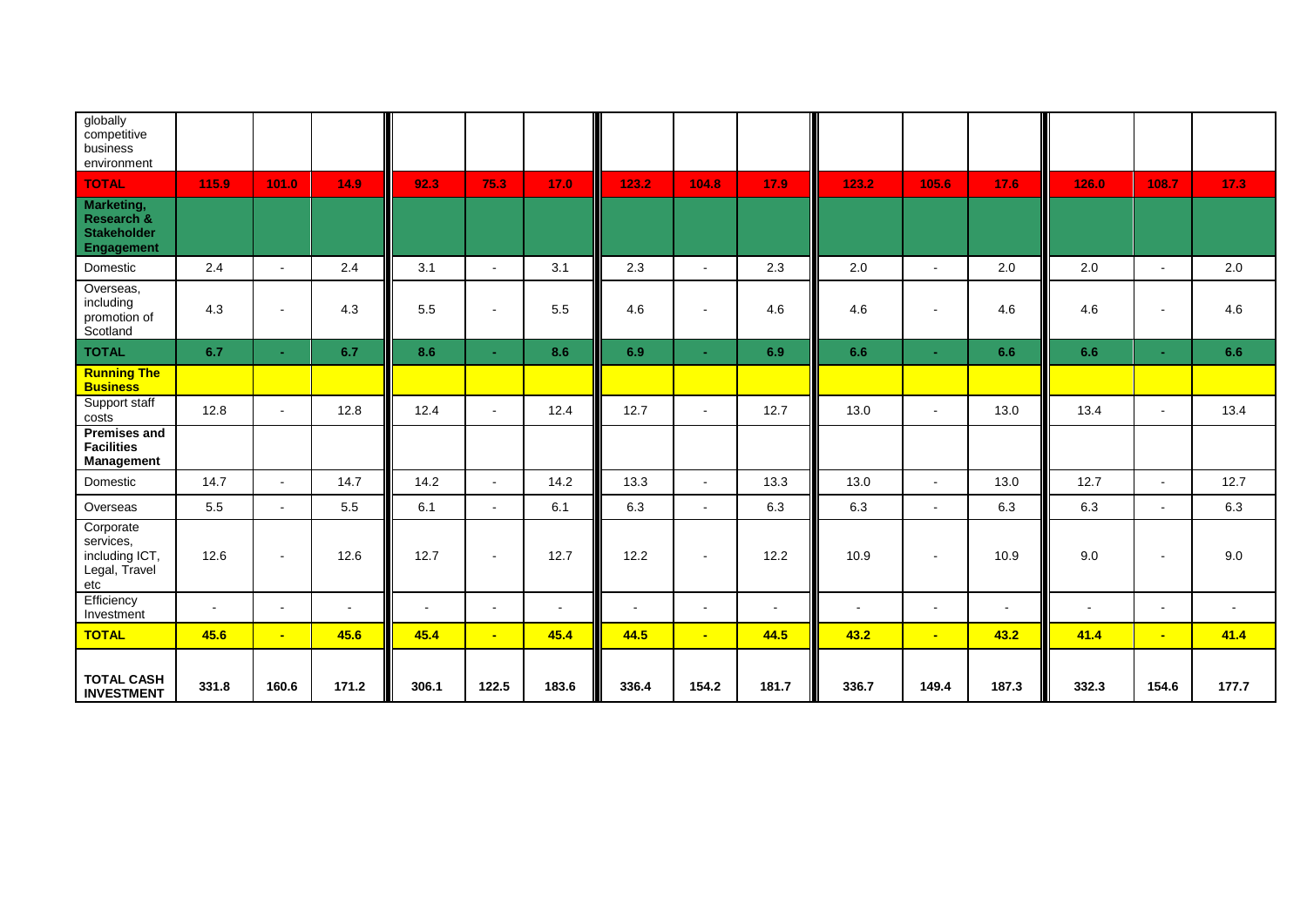| Table 7: Planned Capital Expenditure 2011-12 to 2015-16 |                                     |                                     |                                     |                                               |                                                       |  |  |
|---------------------------------------------------------|-------------------------------------|-------------------------------------|-------------------------------------|-----------------------------------------------|-------------------------------------------------------|--|--|
|                                                         | <b>Published</b><br>Plan<br>2011-12 | <b>Published</b><br>Plan<br>2012-13 | <b>Published</b><br>Plan<br>2013-14 | <b>Draft</b><br><b>Projections</b><br>2014-15 | <b>Published</b><br><b>Projection</b><br>s<br>2015-16 |  |  |
|                                                         | £m                                  | £m                                  | £m                                  | £m                                            | £m                                                    |  |  |
|                                                         |                                     |                                     |                                     |                                               |                                                       |  |  |
| <b>Planned Capital Expenditure</b>                      |                                     |                                     |                                     |                                               |                                                       |  |  |
| of which:                                               |                                     |                                     |                                     |                                               |                                                       |  |  |
| <b>NRIF</b>                                             | 8.5                                 | 6.8                                 | 4.3                                 | 15.9                                          | 29.6                                                  |  |  |
| <b>ITREZ</b>                                            | 1.0                                 | 12.5                                | 8.8                                 | 1.9                                           |                                                       |  |  |
| WATERS and follow on programmes                         | 4.7                                 | 4.3                                 | 3.6                                 | 1.0                                           | 3.1                                                   |  |  |
| <b>POWERS</b>                                           |                                     |                                     | 9.5                                 | 5.0                                           | 5.0                                                   |  |  |
| <b>Offshore Wind Foundation Structures</b>              |                                     |                                     | 0.2                                 | 1.5                                           | 1.5                                                   |  |  |
| <b>REIF</b>                                             |                                     |                                     | 31.0                                | 34.4                                          | 34.4                                                  |  |  |
| Dundee Central Waterfront                               | 2.0                                 |                                     | 3.7                                 | 4.2                                           | 7.0                                                   |  |  |
| Power Networks Demo Centre                              | 5.0                                 | 4.1                                 | 1.0                                 |                                               |                                                       |  |  |
| <b>SECC National Arena</b>                              |                                     | 1.0                                 | ÷                                   |                                               |                                                       |  |  |
| Scottish Co-investment Fund                             | 13.7                                | 9.6                                 | 9.6                                 | 9.6                                           | 9.6                                                   |  |  |
| Scottish Venture Fund/Seed Fund/Direct Investments      | 11.8                                | 9.2                                 | 9.9                                 | 13.3                                          | 14.6                                                  |  |  |
| <b>Other Investment Funds</b>                           |                                     | 1.0                                 | 1.1                                 | 2.0                                           | 1.0                                                   |  |  |
| Scottish Loan Fund                                      | 10.0                                | 10.0                                | 14.2                                | 15.1                                          | 9.5                                                   |  |  |
| EBQ - Unlocking Commercial Development (Plot 9)         | 9.6                                 | 1.6                                 | 0.8                                 |                                               |                                                       |  |  |
| EBQ - Centre for Regenerative Medicine                  | 2.9                                 | $\overline{\phantom{a}}$            | $\overline{a}$                      |                                               |                                                       |  |  |
| EBQ - Niddrie Burn                                      | 5.2                                 |                                     | $\overline{\phantom{a}}$            |                                               |                                                       |  |  |
| Advanced Forming Research Centre (inc Phase 2)          | 2.5                                 | 0.5                                 | 2.0                                 | 1.3                                           |                                                       |  |  |
| Energetica Aberdeen Science Park JV                     | 1.5                                 | 1.0                                 | 2.7                                 | 2.2                                           | 0.4                                                   |  |  |
| Energetica Industry Park Infrastructure                 | 1.0                                 | 1.3                                 | 2.6                                 |                                               |                                                       |  |  |
| Edinburgh Military Tattoo Arena                         | 0.5                                 | $\overline{\phantom{a}}$            | $\overline{\phantom{a}}$            |                                               |                                                       |  |  |
| BI Fab Expansion at Fife Energy Park                    | 4.0                                 | 4.0                                 | $\overline{a}$                      |                                               |                                                       |  |  |
| Fife Energy Park                                        | 3.0                                 | 3.6                                 | 2.4                                 | 3.2                                           | 9.2                                                   |  |  |
| V&A at Dundee                                           |                                     |                                     | 0.2                                 | 1.5                                           | 1.5                                                   |  |  |
| Urban Regeneration Company Support (various)            | 12.5                                | $\overline{\phantom{a}}$            |                                     |                                               |                                                       |  |  |
| <b>GLA Business Space Project</b>                       | 0.8                                 | 2.0                                 | 1.4                                 |                                               |                                                       |  |  |
| GLA Regional Industry Park Annan                        | 0.4                                 | 2.4                                 | 0.9                                 |                                               |                                                       |  |  |
| Creative Clyde Pacific Quay - Enabling Infrastructure   |                                     | 1.7                                 | 2.1                                 | 1.1                                           |                                                       |  |  |
| Waverly Railway Funding Contribution                    |                                     | 1.0                                 | 0.8                                 |                                               |                                                       |  |  |
| Ruchill Hospital Demolition and Infrastructure          | 1.3                                 | 1.6                                 | 0.5                                 |                                               |                                                       |  |  |
| <b>RSA</b>                                              | 36.7                                | 37.4                                | 29.0                                | 30.0                                          | 30.0                                                  |  |  |
| <b>SMART</b>                                            | 6.2                                 | 5.5                                 | 5.8                                 | 6.2                                           | 6.2                                                   |  |  |
| Destination Loch Lomond Infrastructure                  |                                     |                                     |                                     | 0.5                                           | 0.5                                                   |  |  |
| Loch Lomond Shore Hotel Development                     |                                     |                                     |                                     | 1.2                                           | 0.5                                                   |  |  |
| Aero Electrical Technology Centre                       |                                     |                                     |                                     | 2.0                                           | 1.0                                                   |  |  |
| <b>EMEC Future Development</b>                          |                                     |                                     |                                     | 0.8                                           | 0.8                                                   |  |  |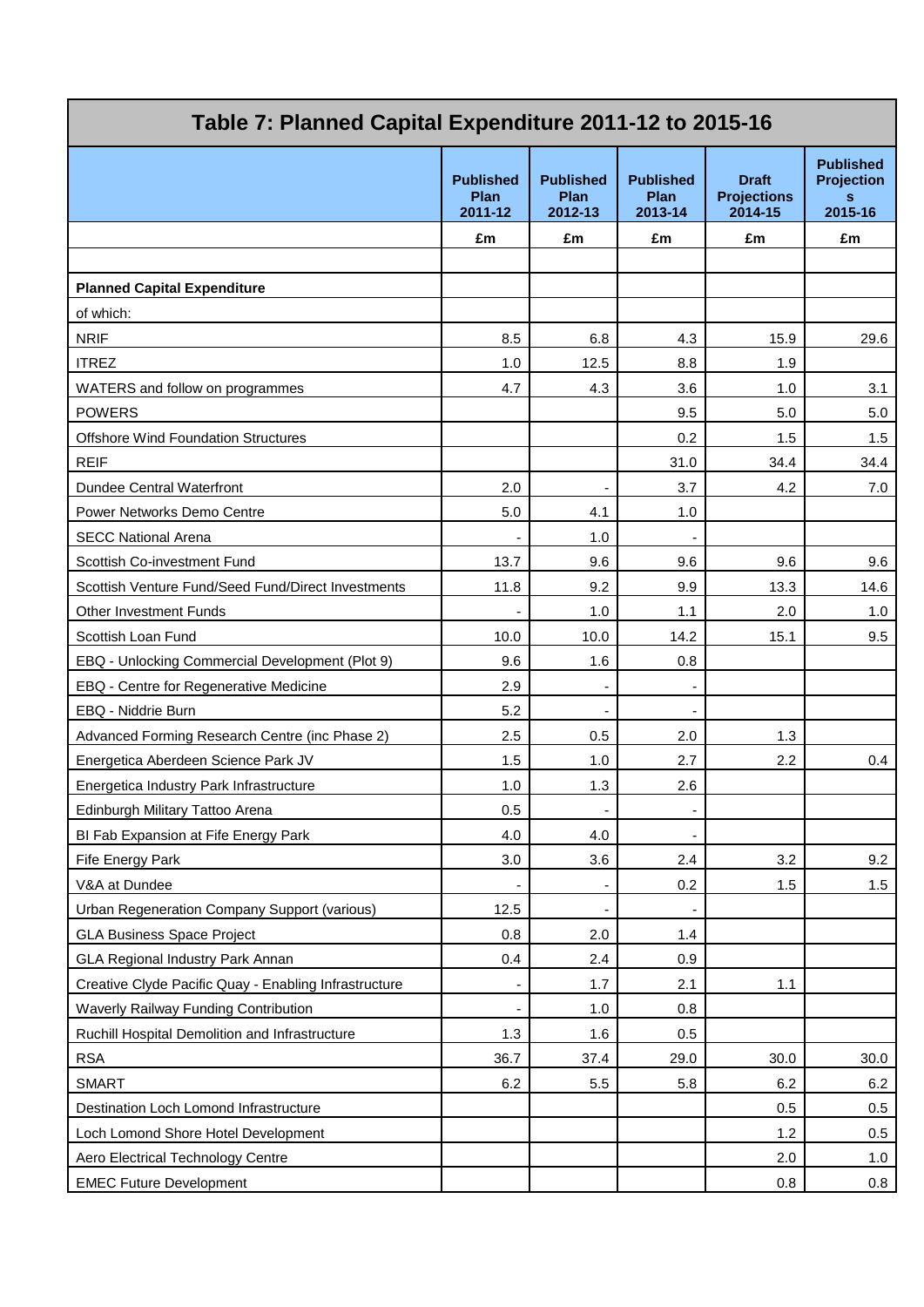| Bioquarter Speculative Floor Fit out                       |        |        |        | 3.0    |       |
|------------------------------------------------------------|--------|--------|--------|--------|-------|
| Adjustment to balance capital portfolio to budget (1)      |        |        |        | (9.1)  | (9.0) |
| Other capital projects (inc vat recovery where applicable) | 15.8   | 0.4    | 6.1    | 1.6    | (1.8) |
|                                                            |        |        |        |        |       |
| <b>Total Planned Capital Expenditure</b>                   | 160.6  | 122.5  | 154.2  | 149.4  | 154.6 |
|                                                            |        |        |        |        |       |
| Funded by:                                                 |        |        |        |        |       |
| Scottish Government Capital DEL Budget                     | 78.3   | 42.6   | 61.4   | 76.8   | 115.6 |
| Cost of Sales from Capital Disposals                       | 28.5   | 23.0   | 6.5    | 3.5    | 3.5   |
| EU Income for capital projects                             | 5.2    | 5.9    | 3.6    | 3.0    | 3.0   |
| Other Business Income for capital projects                 | 7.5    | 7.2    | 7.4    | 8.4    | 8.1   |
| Scotitsh Co-investment Fund bank account                   | 13.7   | 9.6    | 9.6    | 9.6    | 9.6   |
| Scottish Loan Fund bank account                            | 10.0   | 10.0   | 14.2   | 15.1   | 9.5   |
| <b>Total Capital Funding Resources</b>                     | 143.2  | 98.3   | 102.7  | 116.4  | 149.3 |
|                                                            |        |        |        |        |       |
| <b>Transfer from SG Resource DEL Budget to Capital</b>     | 17.4   | 24.2   | 51.5   | 33.0   | 5.3   |
|                                                            |        |        |        |        |       |
|                                                            |        |        |        |        |       |
| Scottish Government Resource DEL Budget                    | 160.2  | 188.3  | 203.1  | 172.1  | 144.3 |
| Less transfer to Capital                                   | (17.4) | (24.2) | (51.5) | (33.0) | (5.3) |
| Net Scottish Government Resource DEL Budget                | 142.8  | 164.1  | 151.6  | 139.1  | 139.0 |

(1) Portfolio of planned capital projects are generally higher than available budget and this recognises re-profiling of expenditure that can arise from slippage primarily on 3rd party capital projects